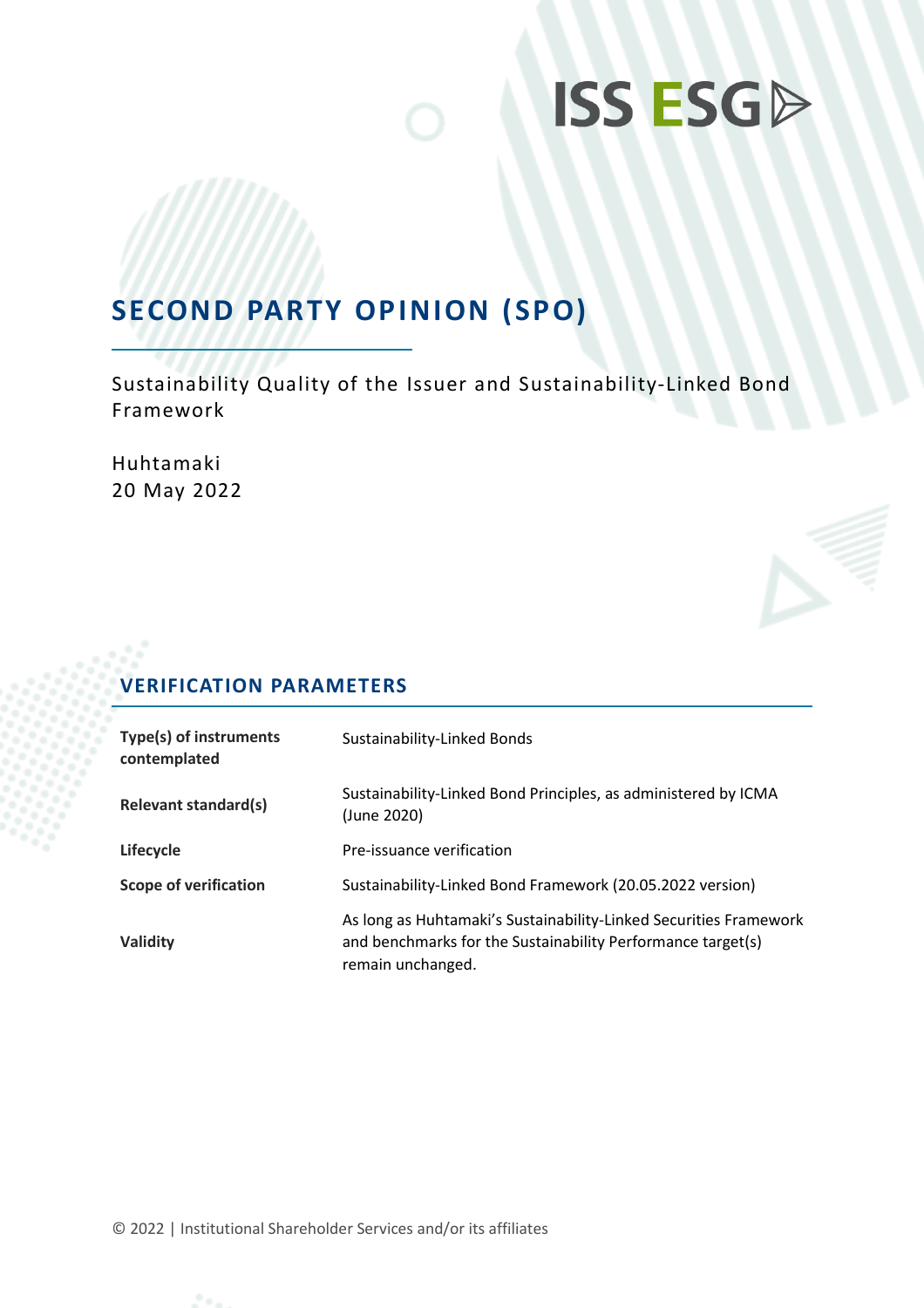## **ISS ESG**

## **CONTENTS**

| PART 2: ALIGNMENT WITH ICMA SUSTAINABILITY-LINKED BOND PRINCIPLES  19 |  |
|-----------------------------------------------------------------------|--|
|                                                                       |  |
|                                                                       |  |
|                                                                       |  |
|                                                                       |  |
|                                                                       |  |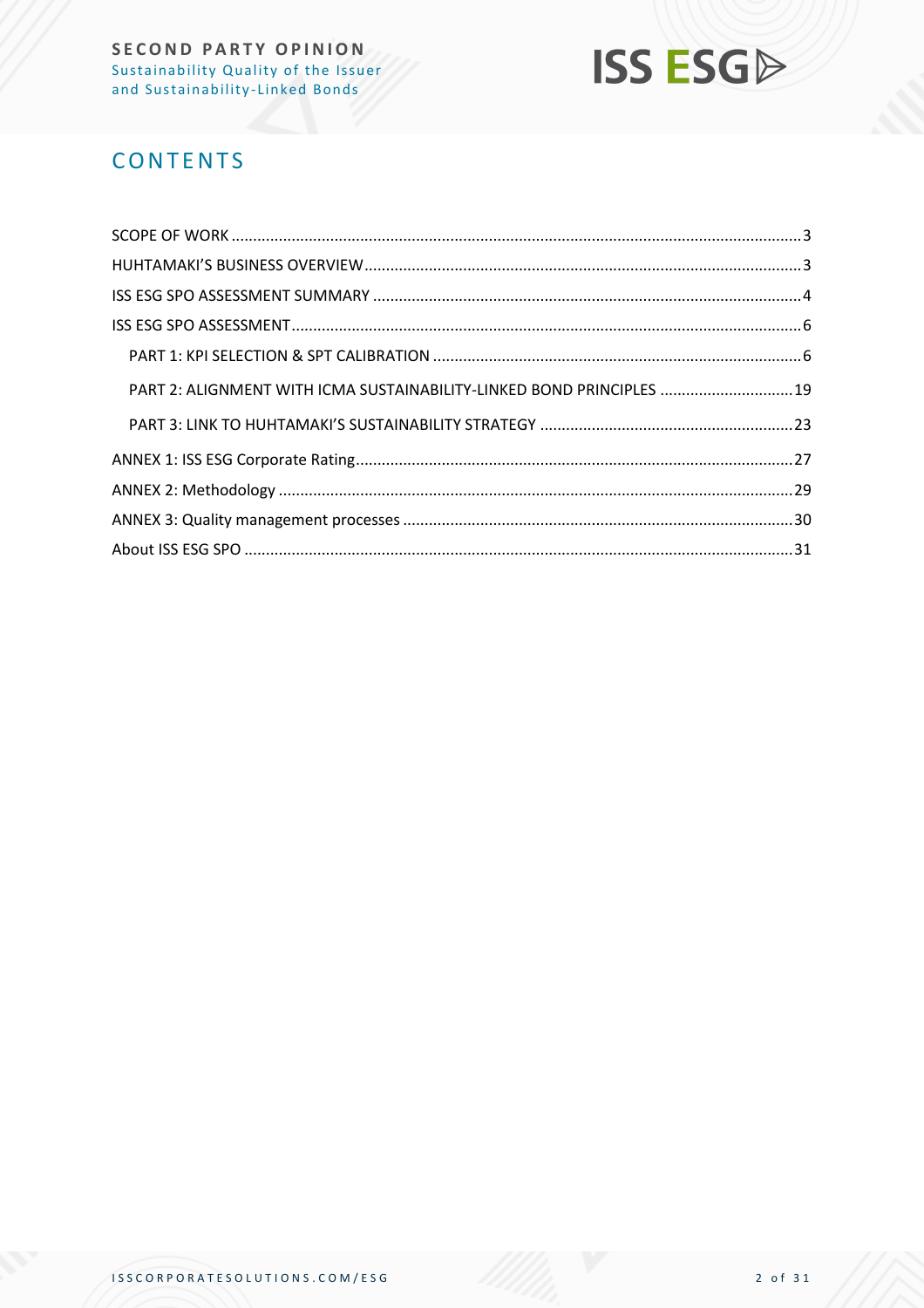

### <span id="page-2-0"></span>SCOPE OF WORK

Huhtamaki Oyj ("Huhtamaki") commissioned ISS ESG to assist with its Sustainability-Linked Bonds by assessing three core elements to determine the sustainability quality of the instrument:

- 1. The sustainability credibility of the KPIs selected and Sustainability Performance Targets (SPT) calibrated – whether the KPIs selected are core, relevant and material to the issuer's business model and sector, and whether the associated targets are ambitious.
- 2. Huhtamaki's Sustainability-Linked Bond Framework (20.05.2022) and structural components of the transaction – benchmarked against the Sustainability-Linked Bond Principles (SLBP), as administered by the International Capital Market Association's (ICMA) in June 2020.
- 3. Sustainability-Linked Bonds link to Huhtamaki's sustainability strategy drawing on Huhtamkai's overall sustainability profile and related objectives.

## <span id="page-2-1"></span>HUHTAMAKI'S BUSINESS OVERVIEW

Huhtamaki is a global food packaging company with headquarters in Espoo, Finland. Huhtamaki operates in 38 countries with 114 operating locations around the world<sup>1</sup> and employs 19,600 people.

The company manufactures sustainable packaging solutions for different purposes, including for food and beverages, pet food as well as personal and home care products. Their business model is to convert raw materials into safe, convenient, and fit-for-purpose food packaging for consumers, thereby supporting food availability and at the same time reducing food waste. Customers of Huhtamaki include retail stores, caterers, fast food restaurants, coffee shops and vending operators and sales are worldwide.



<sup>&</sup>lt;sup>1</sup> Manufacturing in: USA, India, China, Russia, Thailand, South Africa, Australia, Brazil, UEA, Vietnam, New Zealand, Vietnam, Saudi Arabia, Egypt, Malaysia, Mexico, Turkey, Ireland, Italy, Finland, Netherlands, France, Spain, Czech, Germany, UK, Poland, and Ukraine. Sales only in: Hungary, Luxembourg, Philippines, Singapore, Hong Kong, Sweden, and Norway.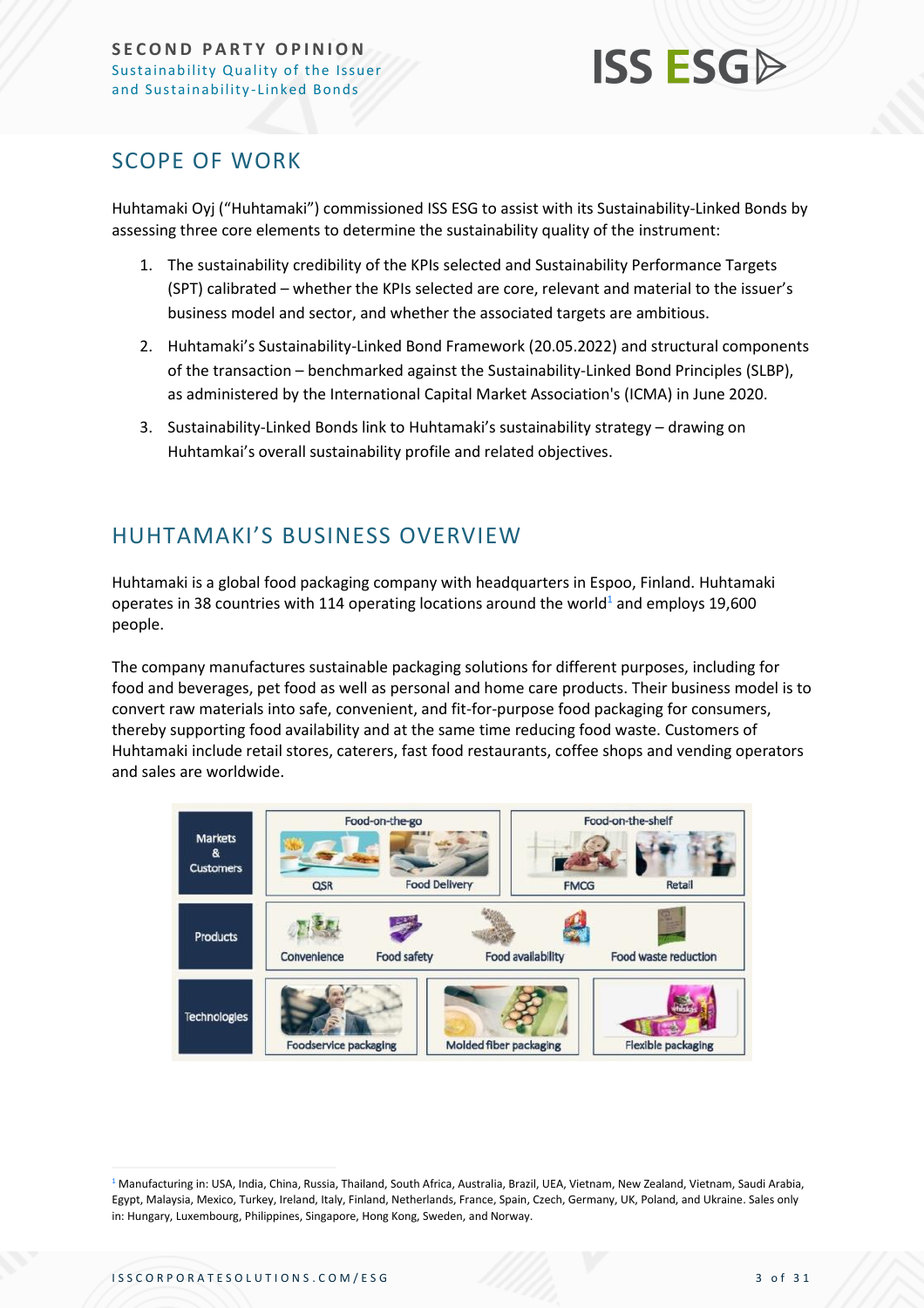### <span id="page-3-0"></span>ISS ESG SPO ASSESSMENT SUMMARY

| <b>SECTION</b>                                                                                                  | <b>EVALUATION SUMMARY2</b>                                                                                                                                                                                                                                                                                                                                                                                                                                                                                                                                                                                                                                                                                                                                                                                                                                                                                                                                                                                                                                                                                                                                                                                                                                                                                                                                                                                                   |
|-----------------------------------------------------------------------------------------------------------------|------------------------------------------------------------------------------------------------------------------------------------------------------------------------------------------------------------------------------------------------------------------------------------------------------------------------------------------------------------------------------------------------------------------------------------------------------------------------------------------------------------------------------------------------------------------------------------------------------------------------------------------------------------------------------------------------------------------------------------------------------------------------------------------------------------------------------------------------------------------------------------------------------------------------------------------------------------------------------------------------------------------------------------------------------------------------------------------------------------------------------------------------------------------------------------------------------------------------------------------------------------------------------------------------------------------------------------------------------------------------------------------------------------------------------|
| Part 1.1:<br><b>KPI</b>                                                                                         | KPI selection: Relevant, Core, and Material to the company's direct operations but<br>partially material to the whole Corporate Value Chain                                                                                                                                                                                                                                                                                                                                                                                                                                                                                                                                                                                                                                                                                                                                                                                                                                                                                                                                                                                                                                                                                                                                                                                                                                                                                  |
| selection<br>and SPT<br>calibration                                                                             | <b>Sustainability Performance Target (SPT) calibration:</b><br>Ambitious against issuer's past performance<br>Ambitious against issuer's sectorial peer group<br>Limited information to assess ambition against international targets                                                                                                                                                                                                                                                                                                                                                                                                                                                                                                                                                                                                                                                                                                                                                                                                                                                                                                                                                                                                                                                                                                                                                                                        |
| <b>KPI 1:</b><br>Percentage<br><b>of</b><br>renewable<br>electricity<br>(%)<br><b>SPT 1:</b><br>100% by<br>2030 | The KPI selected is relevant and core to the issuer's business model and consistent with its<br>sustainability strategy. The KPI is partially material to the company's whole Corporate Value<br>Chain because renewable electricity addresses Scope 2 emissions, which only make up 15 <sup>3</sup> % of<br>the issuer's total GHG emissions, and material to the company's direct operations, because<br>Scope 2 emissions make up 70% of the company's own GHG emissions (i.e. Scope 1 and 2). It is<br>appropriately measurable, quantifiable, externally verifiable, externally verified and<br>benchmarkable. It covers 100% of the operations and activities of Huhtamaki.<br>The SPT calibrated by Huhtamaki is ambitious against the company's past performance and<br>against peer performance in the Packaging sector. Huhtamaki is one of four companies out of 43<br>companies that set the target to use 100% renewable electricity by 2030. Taking into account<br>that two other peers are more ambitious because they already attained this target, Huhtamaki<br>ranks among the top 14% of the sectorial peer group. In the absence of an international target<br>for companies on renewable energy, the level of ambition of the SPT against international<br>targets is, with no fault of the company, limited. The target is set in a clear timeline and is<br>supported by a strategy and action plan. |
|                                                                                                                 |                                                                                                                                                                                                                                                                                                                                                                                                                                                                                                                                                                                                                                                                                                                                                                                                                                                                                                                                                                                                                                                                                                                                                                                                                                                                                                                                                                                                                              |
| Part 1.3:<br><b>KPI</b>                                                                                         | KPI selection: Relevant, Core, and Material to the company's direct operations but<br>moderately material to the whole Corporate Value Chain as the KPI does not include<br><b>Scope 3 emissions</b>                                                                                                                                                                                                                                                                                                                                                                                                                                                                                                                                                                                                                                                                                                                                                                                                                                                                                                                                                                                                                                                                                                                                                                                                                         |
| selection<br>and SPT                                                                                            | <b>Sustainability Performance Target (SPT) calibration:</b>                                                                                                                                                                                                                                                                                                                                                                                                                                                                                                                                                                                                                                                                                                                                                                                                                                                                                                                                                                                                                                                                                                                                                                                                                                                                                                                                                                  |

• **Limited information to assess ambition against issuer's past performance**

• **Ambitious against issuer's sectorial peer group**

• **Ambitious against international targets**

**KPI 2: Reduction of absolute Scope 1 and 2 GHG emissions** The KPI selected is relevant and core to the issuer's business model and consistent with its sustainability strategy. The KPI is moderately material to the company's whole Corporate Value Chain because Scope 1 and 2 emissions make up only 20% of the issuer's total GHG emissions, but material to the company's direct operations. It is appropriately measurable, quantifiable, externally verifiable and benchmarkable. The baseline data has been externally verified. It covers 100% of the operations and activities of Huhtamaki. The SPT calibrated by Huhtamaki is ambitious against peer performance in the Packaging sector and against international targets. In terms of targets set, the majority of the peer group has not

2 ISS ESG's evaluation is based on the engagement conducted between October 2021 and March 2022, on Huhtamaki's Sustainability-Linked Bond Framework (20.05.2022 version) and on the ISS ESG Corporate Rating applicable at the SPO delivery date (updated on the 04.11.2021).

<sup>3</sup> ISS ESG bases this analysis on the issuer's own emissions reporting and makes no comment on the quality or consistency of the issuer's Scope 1, 2 or 3 emissions reporting, either in relation to GHG Protocol, or to established practices for the issuer's sector.

**calibration**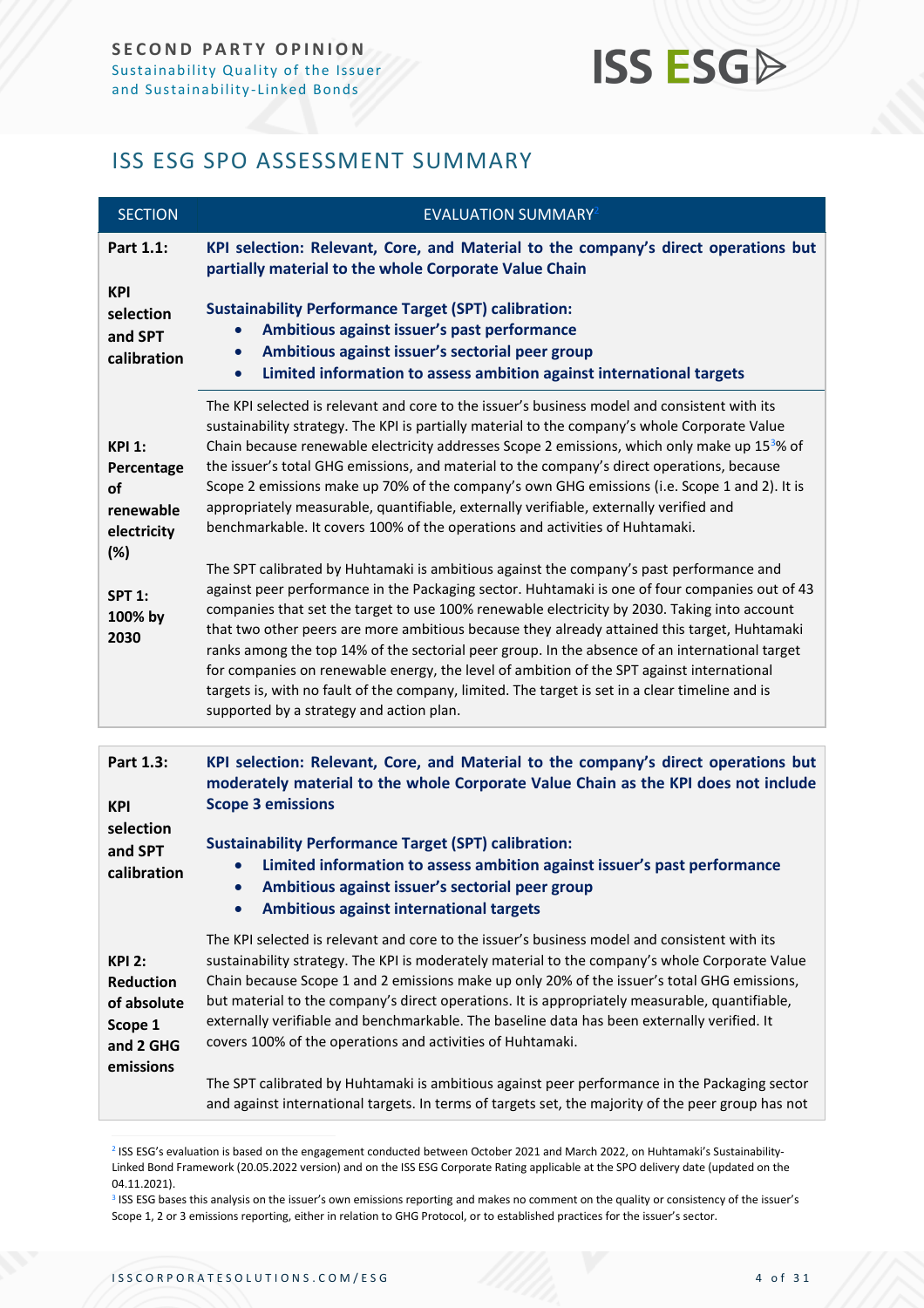

| SPT 2:      | set Science-Based Targets or commits to the SBTi to do so. Hence, Huhtamaki belongs to the top  |
|-------------|-------------------------------------------------------------------------------------------------|
| reduction   | 23% of the peer group with those who have set targets that have been verified by the SBTi.      |
| of 27.5% by | Moreover, the fact that the SPT is SBTi-verified ensures that it is ambitious against the Paris |
| 2030 from   | Agreement. The SPT is not ambitious against the issuer's past performance, however, this        |
| 2019        | assessment is limited due to the impact on demand during the Covid-year 2020. The target is set |
| baseline    | in a clear timeline and is supported by a strategy and action plan.                             |

#### **Part 2: Aligned with ICMA Sustainability-Linked Bond Principles**

**Alignment with the SLBP** The Issuer has defined a formal framework for its Sustainability-Linked Bonds regarding the selection of KPIs, calibration of Sustainability Performance Targets (SPT), sustainability-linked securities characteristics, reporting and verification. The framework is in line with the Sustainability-Linked Bond Principles (SLBPs) administered by the ICMA.

> The financial characteristics of any security issued under this Framework, including a description of the selected KPI(s), SPTs, step-up margin amount or the premium payment amount, as applicable, will be specified in the relevant documentation of the specific transaction. Significant or structural changes in methodology for the KPIs or to the Group and company structure, material acquisitions or disposals or any discovery of significant errors are covered by issuer.

#### **Part 3: Consistent with Huhtamaki's sustainability strategy**

**Link to issuer's sustainability strategy** According to the ISS ESG Corporate Rating published 12.02.2022, the company currently shows a high sustainability performance against peers on key ESG issues faced by Packaging sector and obtains a Decile Rank relative to industry group of 3, given that a decile rank of 1 indicates highest relative ESG performance out of 10. The issuer is rated  $14<sup>th</sup>$  out of 43 companies within its sector as of 16.02.2022.

> The KPIs selected by the issuer on renewable energy and on Scope 1 and 2 GHG emissions are related the environmental impacts of production. Climate change has been defined as one of the key priorities of Huhtamaki in terms of sustainability strategy and ISS ESG finds that this is a material sustainability topic for the issuer. ISS ESG finds that this framework, and debt issuances under it, contribute to the issuer's sustainability strategy thanks to the KPIs' clear links to the key sustainability priorities of the issuer. The calibration of the SPTs shows that SPT 1 is ambitious against the issuer's past performance and sectorial peer group, and SPT 2 is ambitious against the issuer's sectorial peer group and against the Paris Climate Goals.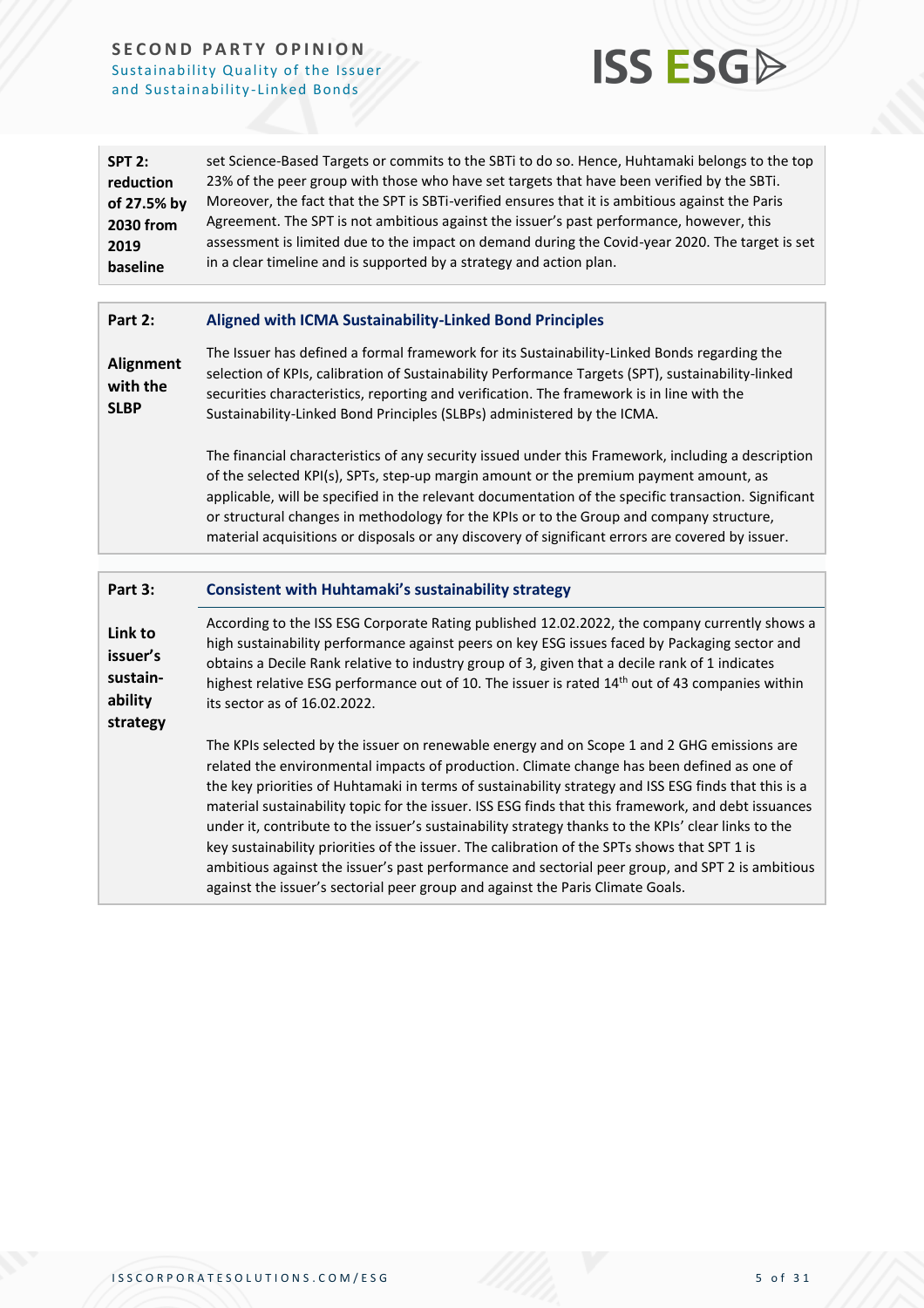## <span id="page-5-0"></span>ISS ESG SPO ASSESSMENT

### <span id="page-5-1"></span>**PART 1: KPI SELECTION & SPT CALIBRATION**

#### **1A.1 KPI selection**

#### KPI 1: Renewable energy

#### **FROM ISSUER'S FRAMEWORK**

- **KPI 1:** Percentage of renewable electricity (%) consumed by the company
- **SPT 1:** Increase the share of renewable electricity to 100% by 2030

**Definition:** Renewable energy sources include biomass, hydropower, geothermal power, wind energy, and solar energy turned into electricity

**Methodology:** total electricity consumption and its sources, i.e., the amount (GWh) that comes from renewable sources / total consumption (GWh)

**Rationale:** Renewable electricity became a key focus for Huhtamaki as part of its 2030 strategy. Historically the level of renewables has hovered around 2-4%. The company is aiming for a significant step-up over the next years, but the transition is expected to be slower in the beginning, with a faster ramp-up towards the 2030 deadline. Uptick in the early years is primarily due to on-site renewable installations and purchasing of renewable electricity from the grid. A significant increase will be visible near 2025 due to company-wide power purchase agreements amongst other initiatives.

**Baseline and baseline year:** 2% renewable energy in 2019

#### **Historical performance:**

|                                         | 2019    | 2020 | 2021    |
|-----------------------------------------|---------|------|---------|
| Total electricity consumption (GWh)     | 1 1 8 1 | 1094 | 1 1 7 5 |
| Renewable electricity consumption (GWh) | 18      | 42   | 212     |
| Share of renewable electricity (%)      | 2%      | 4 %  | 18 %    |

**Scope:** Electricity used in all manufacturing operations, globally

#### Materiality and relevance

The environmental impact of production is considered as a key ESG issue faced by the Packaging sector according to key ESG standards<sup>4</sup> for reporting and ISS ESG assessment. Companies of this sector are energy-intensive, with energy used to power processing units, cogeneration plants, machinery, and non-manufacturing facilities. The impact on the environment, through the emission of greenhouse gases (GHG) depends on how this production is fueled.

More than half of Huhtamaki's production process relies on electricity. While the company recognizes the need to move away from fossil fuels (such as natural gas), it is their first priority to make sure this shift can be done with renewable energy. Electrifying the production without having a renewable electricity supply would actually increase the GHG emissions of the company. Hence, by

<sup>4</sup> Key ESG Standards include SASB and TCFD, among others.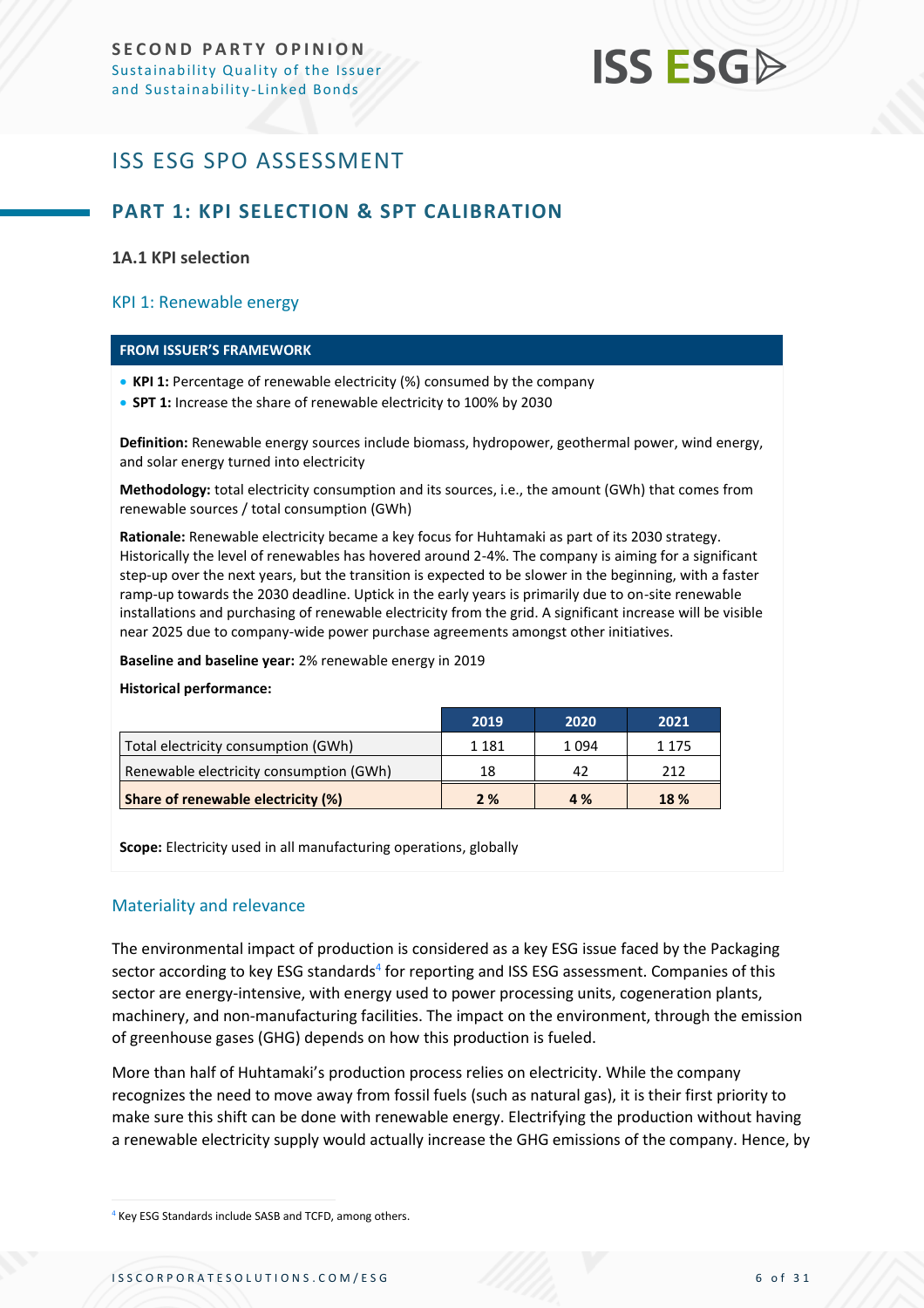

focusing on the renewable electricity, the company is lowering Scope 2 emissions in the short term and preparing for broader GHG emission reduction in the long term.

ISS ESG finds that the renewable electricity KPI selected by the issuer is:

- **Relevant** to Huhtamaki's business as environmental impacts of production<sup>5</sup> production is a key performance issue for the Packaging sector. It is important to note, however, that this is KPI only covers a small portion of the most important issues in this sector. More broadly, the main issues are GHG emissions at large, waste reduction, responsible sourcing of raw materials and product safety, of which waste, supply chain and circular economy are broadly addressed by the issuer in their sustainability-linked loan.
- **Core** to the issuer's business as Huhtamaki commits to increasing the share of renewable electricity by engaging in Power Purchase Agreements (PPAs)<sup>6</sup> and installing on-site solar panels can only be achieved by direct and significant effort of the company. PPAs will be the main lever for this KPI, as the company focuses on additionality, meaning that additional renewable energy is being added to the grid that would not have existed without the company's involvement. It should be noted that purchasing certificates (GO, RECs and IRECs) is also part of the strategy, which will not impact the company's key processes or operations. Such certificates are tradeable, marked-based instruments that represent the legal property rights to a certain amount of renewable electricity generation. Even though these are not the same as offsetting, they still do not require a significant effort for the company to achieve, as they are purely transactional. However, Huhtamaki estimates to only use certificates for 5-10% of their total demand for renewable energy.
- **Partially material** to Huhtamaki from an ESG perspective to the company's whole Corporate Value Chain because renewable electricity makes up the majority<sup>7</sup> of Scope 2 emissions and those only make up 15% of the issuer's total GHG emissions. Still, the KPI is deemed material to the company's direct operations, because electricity makes up the majority of Scope 2 emissions<sup>8</sup> and Scope 2 emissions make up 70% of the company's direct GHG emissions (e.g. Scope 1 and 2 combined). By increasing the share of renewable electricity in all their manufacturing operations globally, the company will significanty tackle a key ESG issues: environmental impacts of production. Moreover, renewables enable to directly decarbonize the production process.

#### Consistency with overall company's sustainability strategy

As a packaging company, Huhtamaki strives to make sustainable packaging that considers the full environmental, social and governance impacts of their products. On the one hand, packaging uses materials and creates waste. On the other hand, it keeps food and other products safe and prolongs their shelf life.

<sup>&</sup>lt;sup>5</sup> It should be noted that resource-efficiency here refers to energy conservation, waste of materials during or at the end-of-life of products are not included here.

<sup>&</sup>lt;sup>6</sup> PPAs are long-term contractual agreements where an independent power producer (IEP) with an existing or to be developed renewable electricity plant seeks out to create an agreement with a company to supply a standard quality of renewable electricity for the contractual period.

<sup>&</sup>lt;sup>7</sup> Scope 2 emissions are the indirect GHG emissions associated with the purchase of electricity, steam, heat, or cooling. For Huhtamaki, their Scope 2 emissions stem from electricity (99%).

<sup>&</sup>lt;sup>8</sup> Per data provided by the issuer.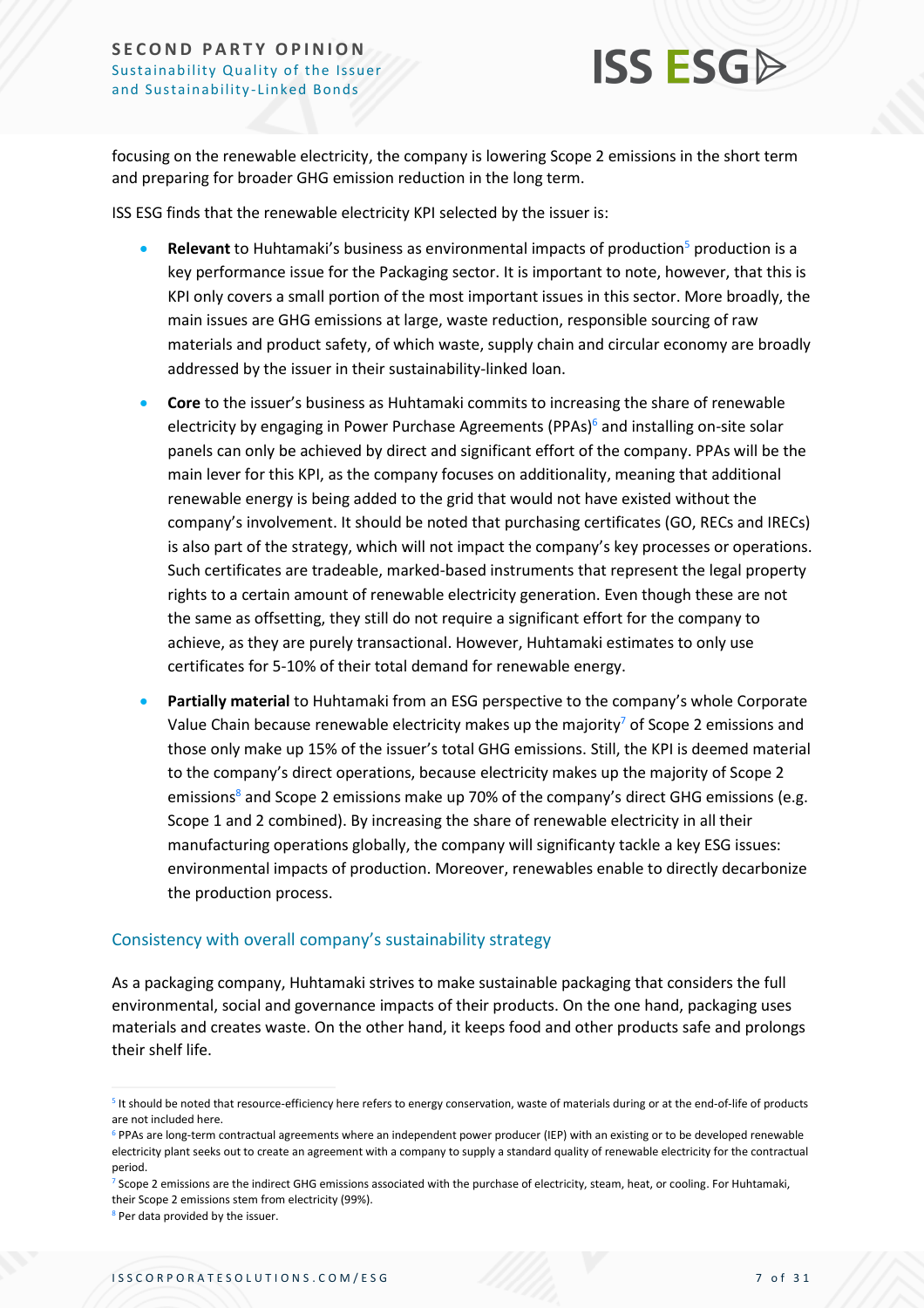

Huhtamaki's sustainability ambition for 2030 focuses on two topics: climate action and circularity. In order to mitigate climate change, the sustainability strategy outlines actions on GHG emission targets that were reviewed and validated by the Science-Based Targets initiative (SBTi), which includes one combined target for Scope 1 and 2 emissions and two targets for Scope 3 emissions. Increasing the renewable electricity share of the company will directly contribute to lowering Scope 2 emissions and decarbonizing the production process.

Overall, Huhtamaki is working towards carbon neutral production by 2030 by finding a balance between emissions and compensation, including off-setting, to achieve this net-zero target.

ISS ESG finds that the KPI selected by the issuer is consistent with the overall company's sustainability strategy.

#### Measurability

- **Scope and perimeter:** The KPI selected covers electricity used in 100% of Huhtamaki's manufacturing operations, globally.
- **Quantifiable/Externally verifiable:** The KPI selected is measurable and quantifiable. The share of renewable electricity over total electricity consumption are also disclosed by several peers in the Packaging sector. Specifically, the issuer monitors total electricity consumption and its sources and for the KPI calculates the amount (in GWh) that comes from renewable sources as a share of total consumption (in GWh).
- **Externally verified:** The baseline and reported historical figures have been verified by a third-party verifier. Moreover, the issuer commits to have the data on this KPI externally verified on an annual basis until the SPT achievement in 2030.
- **Benchmarkable:** By selecting a KPI that is used by other peers in the market who also monitor the share of renewable electricity over total electricity consumption, the KPI is comparable with other companies and with international targets. Benchmarking of the SPT related to this KPI has been done in in section 2.

*Opinion on KPI selection: The KPI selected is relevant and core to the issuer's business model and consistent with its sustainability strategy. The KPI is partially material to the company's whole Corporate Value Chain because renewable electricity addresses Scope 2 emissions, which only make up 15% of the issuer's total GHG emissions, and material to the company's direct operations, because Scope 2 emissions make up 70% of the company's own GHG emissions (i.e. Scope 1 and 2). It is appropriately measurable, quantifiable, externally verifiable, externally verified and benchmarkable. It covers 100% of the operations and activities of Huhtamaki.*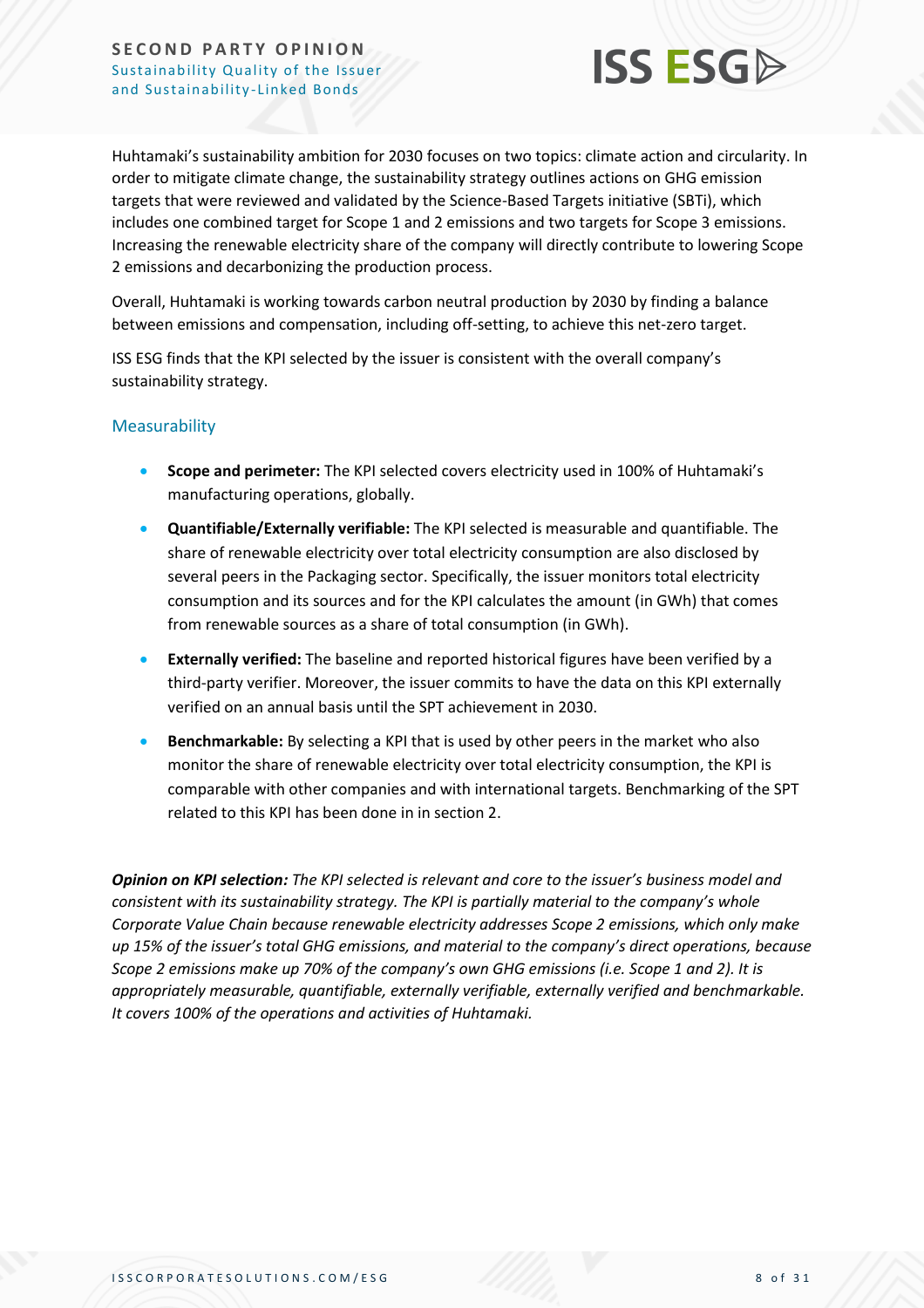### **1A.2 Calibration of SPT**

#### SPT 1: Renewable energy

#### **FROM ISSUER'S FRAMEWORK<sup>9</sup>**

**Sustainability Performance Target:** increase the share of renewable electricity to 100% by 2030

**Sustainability Performance Target Observation Date:** the Target Observation Date(s) are the dates on which progress versus the SPT(s) will be measured, these will be further specified in the security specific documentation.

*SPT 1 Trajectory for the increased share of renewable electricity*

| Year                           | 2022  | 2023  | 2024  | 2025 | 2026 | 2027 | 2028 | 2029 | 2030 |
|--------------------------------|-------|-------|-------|------|------|------|------|------|------|
| $SPT 1 -$<br>reduction in<br>% | 20.0% | 23.5% | 25.0% | 27%  | 40%  | 60%  | 80%  | 90%  | 100% |

**Strategy:** The strategy to achieve SPT 1 includes the on-site means such as on-site generation and purchase of renewable electricity from the grid, as well as off-site means such as Power Purchase Agreements. In addition, other means such as participation in government programs such as programme running in Maine<sup>10</sup> to incentivize local production are considered when applicable. Finally, the company can also purchase certificates (GO/REC/iREC) to increase the share. The company highlights that whenever possible, it will strive for additionality.

#### **Factors that support the achievement of the target:**

- Regulatory push to increase share of renewable electricity for power generators, e.g., EU fit for 55
- Company has a streamlined decision-making process and a central task force driving strategic projects

#### **Risks to the target:**

- Distributed footprint
	- o Presence across countries where market maturity may be low
	- $\circ$  Volumes not high enough for corporate PPAs may need to form alliances with other buyers
- Local legislation in some cases restrictive
- Demand for renewables > supply -> availability is not guaranteed

#### Ambition

#### Against company's past performance

Huhtamaki sets the SPT to increase the share of renewable electricity for the company's total electricity consumption to 100% by 2030. Renewable electricity became a key focus for Huhtamaki as part of the updated 2030 ambition.

The issuer provided data going back 3 years which shows a renewable electricity share fluctuating between 2-18%. The low share in 2019 can be explained by the fact that some of the sites that had

<sup>&</sup>lt;sup>9</sup> This information is displayed by the issuer in its Sustainability-Linked Bond Framework and have been copied over in this report by ISS ESG for clarity.

<sup>&</sup>lt;sup>10</sup> For more information, see[: https://www.maine.gov/mpuc/regulated-utilities/electricity/renewable-programs](https://www.maine.gov/mpuc/regulated-utilities/electricity/renewable-programs)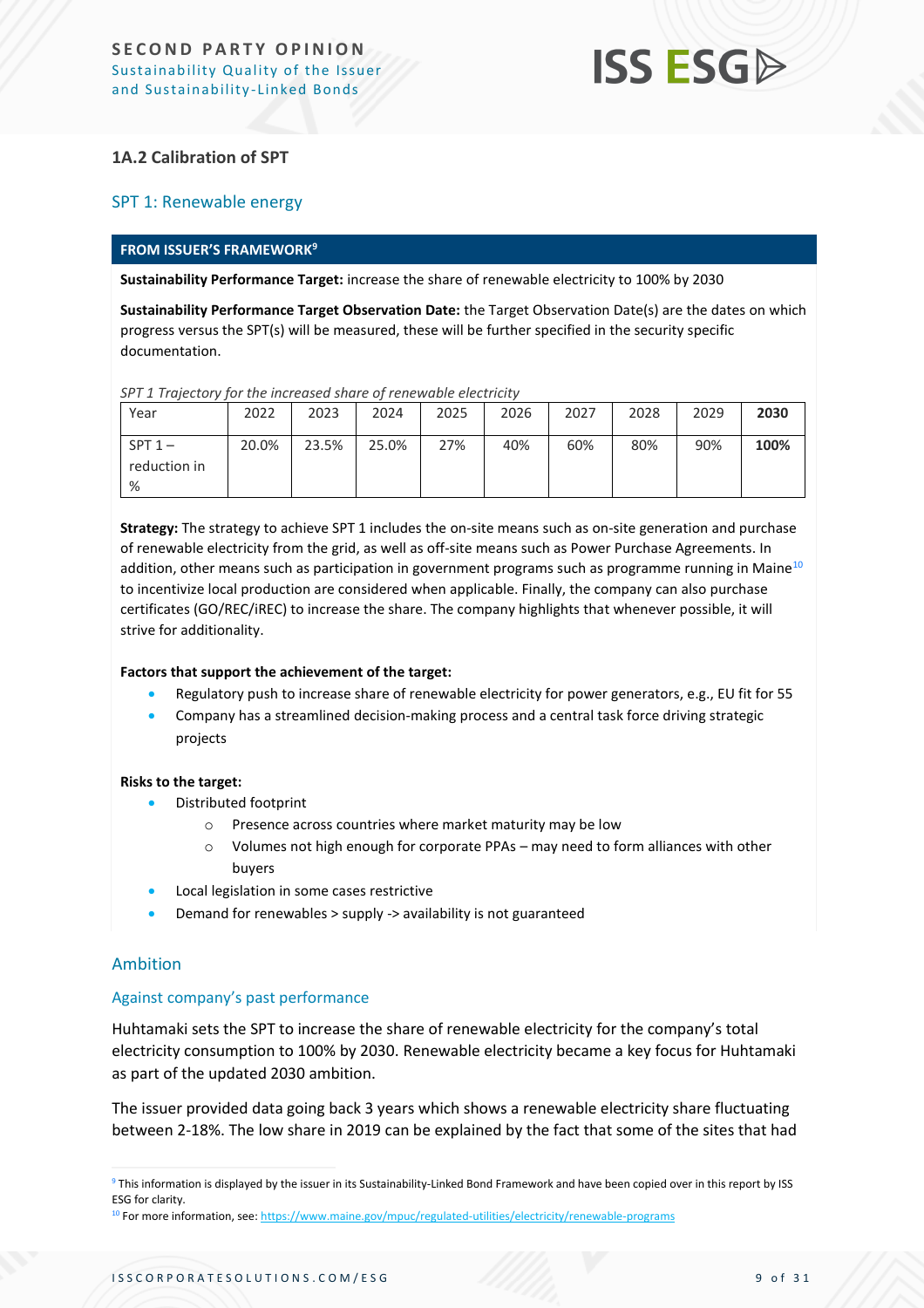

previously used renewable electricity had stopped procuring it. From 2020, the variable started increasing. The Compound Annual Growth Rate (CAGR) for the target, i.e. from 2019-2030, is 42.7%.

The trajectory for the increased share of renewable electricity calibrated by the SPT provides a much steeper trend compared to past performance, as shown in Figure 1. Therefore, ISS ESG concludes that the SPT is ambitious against past performance.



#### Figure 1: Historical and future trajectory of renewable energy share

#### Against company's sectorial peers

ISS ESG conducted a benchmarking of the SPT set by Huhtamaki against the Packaging peer group of 43 listed companies derived from the ISS ESG Universe, as per 25.10.2021.

In terms of targets set, Figure 2 shows the share of the peer group (including Huhtamaki) that have set renewable energy targets. There are two peers that are already operating on 100% renewable energy, hence they do not need to set this target anymore. There are four companies (including Huhtamaki) that set the target to use 100% renewable electricity by 2030, which is the same as the SPT. Hence, Huhtamaki is among the top 14% of the sectorial peer group.

Figure 2: Renewable Energy (RE) targets set by peer group



ISS ESG concludes that the SPT is ambitious against Huhtamaki's sectorial peers.

#### Against international targets

The European Union has set a new binding renewable energy target, called the Renewable Energy Directive<sup>11</sup>, for 2030 of at least 32% with a possible upward revision in 2023. The European Commission already proposed to raise the target for 2030 to 40%. While it is interesting to note this

<sup>11</sup> European Comission, July 2021, 'Renewable energy directive', [https://ec.europa.eu/energy/topics/renewable-energy/directive-targets](https://ec.europa.eu/energy/topics/renewable-energy/directive-targets-and-rules/renewable-energy-directive_en#directive-2018-2001-eu)[and-rules/renewable-energy-directive\\_en#directive-2018-2001-eu](https://ec.europa.eu/energy/topics/renewable-energy/directive-targets-and-rules/renewable-energy-directive_en#directive-2018-2001-eu)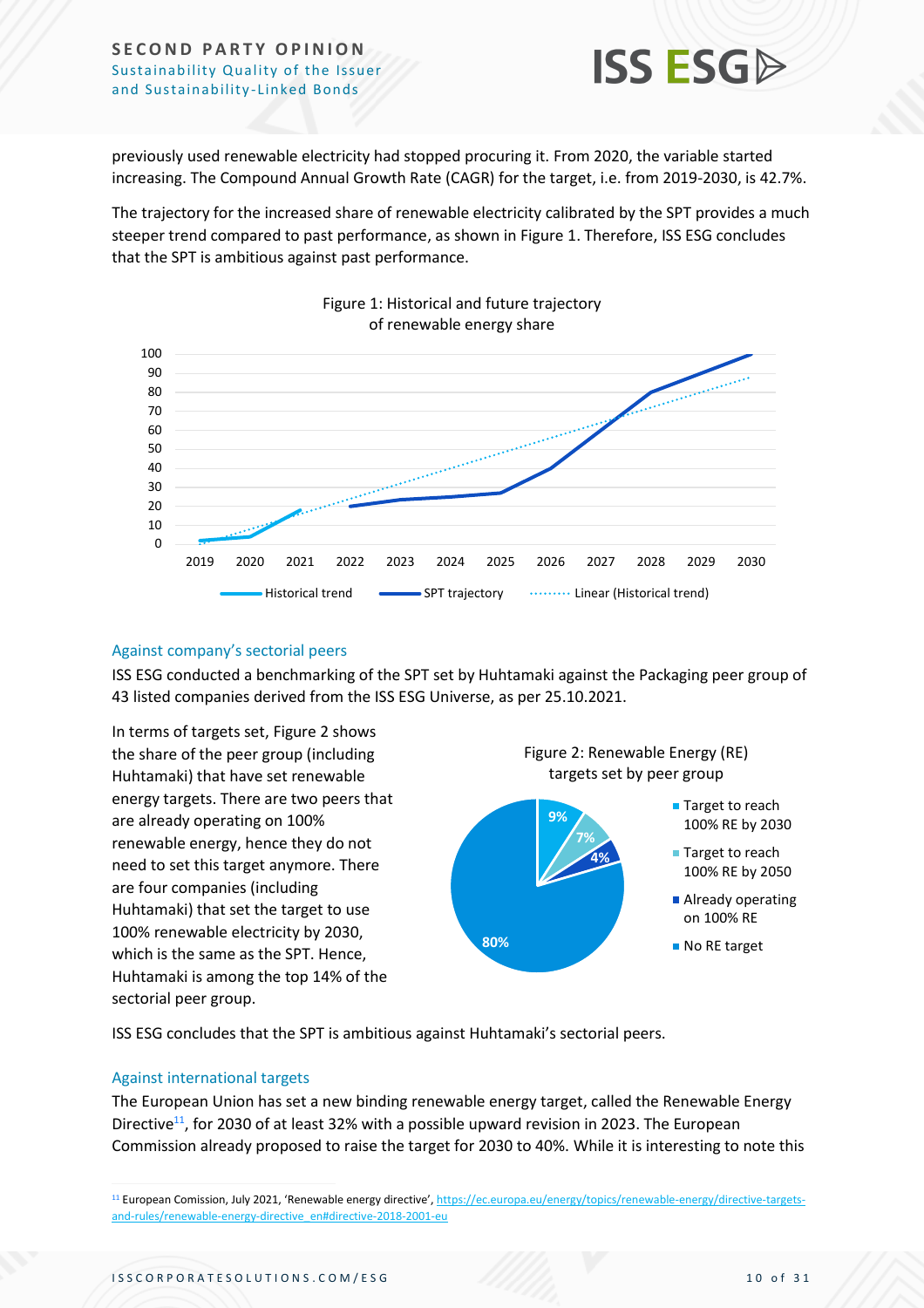

broad international target, it has been calibrated at member state level for the European Union and cannot be directly used to benchmark corporate entities. Therefore, due to the absence of a relevant international target, ISS ESG cannot conclude the level of ambition of the SPT against international targets.

### Measurability & comparability

- **Historical data:** The issuer provided relevant historical data for the previous 3 years.
- **Timeline:** The issuer defined a precise timeline related to the SPT achievement, including yearly goals that make up the trajectory for the increased share in renewable energy.

#### Supporting strategy and action plan

In order to achieve the SPT on renewable electricity, Huhtamaki describes the following action points:

- On-site solar installations: by increasing the number of factories with such installations.
- Company-wide Power Purchase Agreements: this will be the main lever.
- Purchase of green electricity from the grid
- Certificates (such as GO, REC and IREC): these will only be used as a last resort in locations where the other options are not feasible.

Increasing the share of renewable electricty by engaging in Power Purchase Agreements (PPAs) will be the main lever and biggest priority for the issuer to achieve the SPT. PPAs are long-term contractual agreements where an independent power producer (IEP) with an existing or to be developed renewable electricity plant seeks out to create an agreement with a company to supply a standard quality of renewable electricity for the contractual period. By engaging in PPAs (rather than certificates such as REC) the company ensures additionality, i.e. that additional renewable energy is being added to the grid that would not have existed without the company's involvement.

*Opinion on SPT calibration: The SPT calibrated by Huhtamaki is ambitious against the company's past performance and against peer performance in the Packaging sector. Huhtamaki is one of four companies out of 43 companies that set the target to use 100% renewable electricity by 2030. Taking into account that two other peers are more ambitious because they already attained this target, Huhtamaki ranks among the top 14% of the sectorial peer group. In the absence of an international target for companies on renewable energy, the level of ambition of the SPT against international targets is, with no fault of the company, limited. The target is set in a clear timeline and is supported by a strategy and action plan.*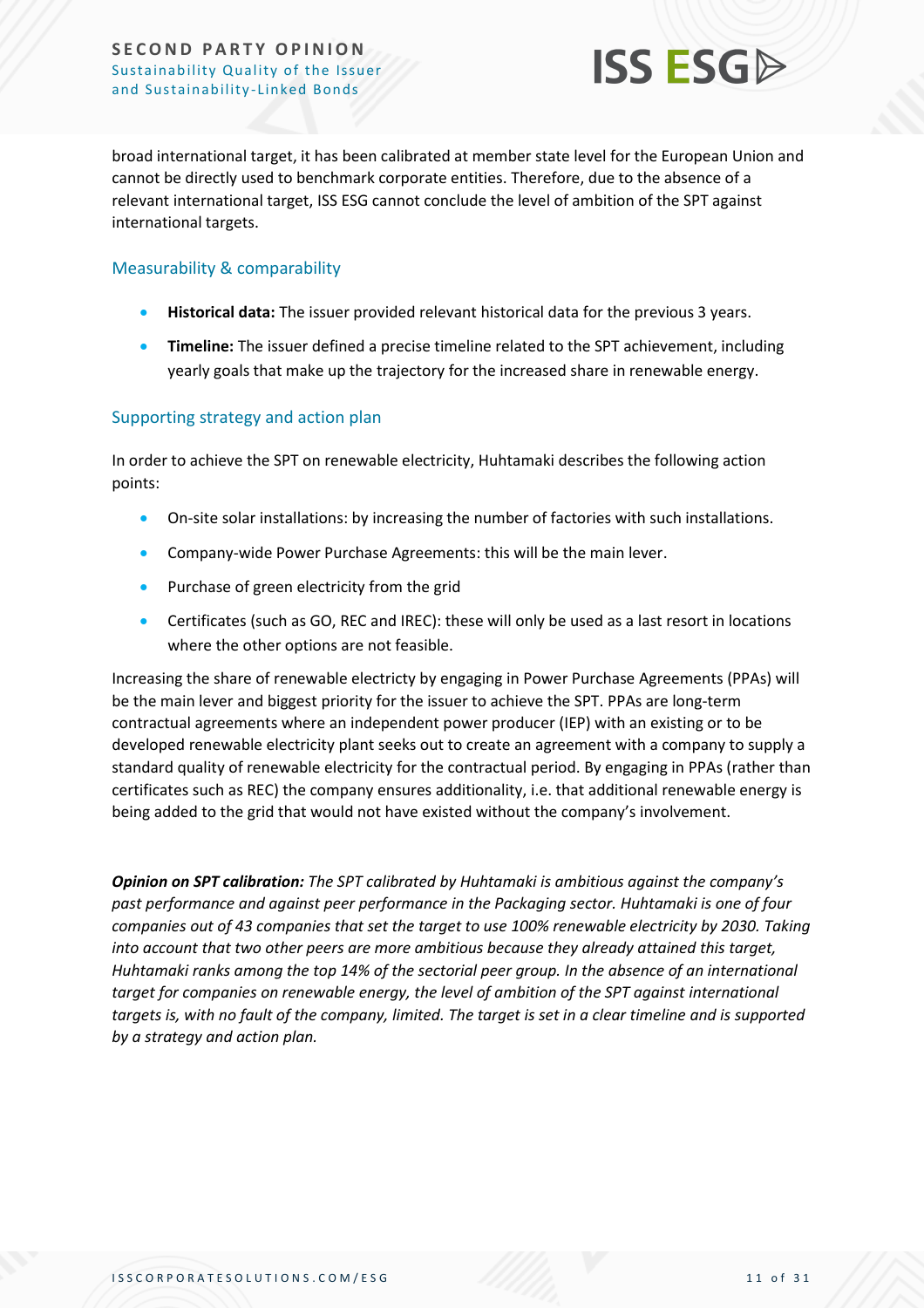#### **1B.1 KPI selection**

#### KPI 2: Scope 1 and 2 GHG emissions

#### **FROM ISSUER'S FRAMEWORK**

- **KPI 2:** Reduction of absolute Scope 1 and 2 GHG emissions
- **SPT 2:** Reduction of absolute Scope 1 and Scope 2 CO2 emissions by 27.5% by 2030 from 2019 baseline (SBTi verified)

**Definition:** Reduction in total scope 1 and 2 emissions as verified by the Science-Based Targets initiative. Unit of weight used is metric tonne (Mt).

**Methodology:** Emissions calculated using the market-based emissions methodology. For more information on this please refer to Chapter 4 "Scope 2 Accounting Methods" of the GHG Protocol Scope 2 Guidance.

**Rationale:** Huhtamaki aims to stay within its Science-Based Targets initiative commitment projections and thus will need to reduce their Scope 1 and 2 GHG emissions by 27.5% by 2030 (554 000 metric tonnes CO2), from a 2019 baseline (764 000 metric tonnes CO2e).

Baseline and baseline year: 764 000 t CO<sub>2</sub>e in 2019

**Historical performance:**

|                                 | 2019    | 2020    | 2021    |
|---------------------------------|---------|---------|---------|
| Scope 1 emissions (Mt CO2e)     | 220 000 | 216 000 | 221 000 |
| Scope 2 emissions (Mt CO2e)     | 544 000 | 493 000 | 484 000 |
| Scope 1 + 2 emissions (Mt CO2e) | 764 000 | 709 000 | 705 000 |

|                               | 2019    | 2020    | 2021  |
|-------------------------------|---------|---------|-------|
| Sales (€, M)                  | 3 3 9 9 | 3 3 0 2 | 3575  |
| Emissions per $\epsilon$ sold | 224.8   | 214.7   | 197.2 |

**Scope:** Scope 1 being GHG emissions from Huhtamaki's own operations, and Scope 2 being indirect GHG emissions from consumption of purchased electricity and steam, heat and cooling used in Huhtamaki's own operations. Huhtamaki's definitions are aligned with the GHG Protocol. These emissions are modelled using the Absolute Contraction Approach (ACA) Well Below 2°C (WB2) scenario.

#### Materiality and relevance

The environmental impact of production is considered as a key ESG issue faced by the Packaging sector according to key ESG standards<sup>12</sup> for reporting and ISS ESG assessment. Companies of this sector are energy-intensive in their production processes and emit Greenhouse Gases (GHG) throughout their Corporate Value Chain.

Huhtamaki's direct impact on the environmental impact comes from their own operations, i.e. Scope 1, and from their consumption of purchased electricity, heat, steam and cooling used in their own operations, i.e. Scope 2. These emissions from own operations are in the direct control of the company. Furthermore, 80% of the company's GHG emissions arise from other parts in the value

<sup>12</sup> Key ESG Standards include SASB and TCFD, among others.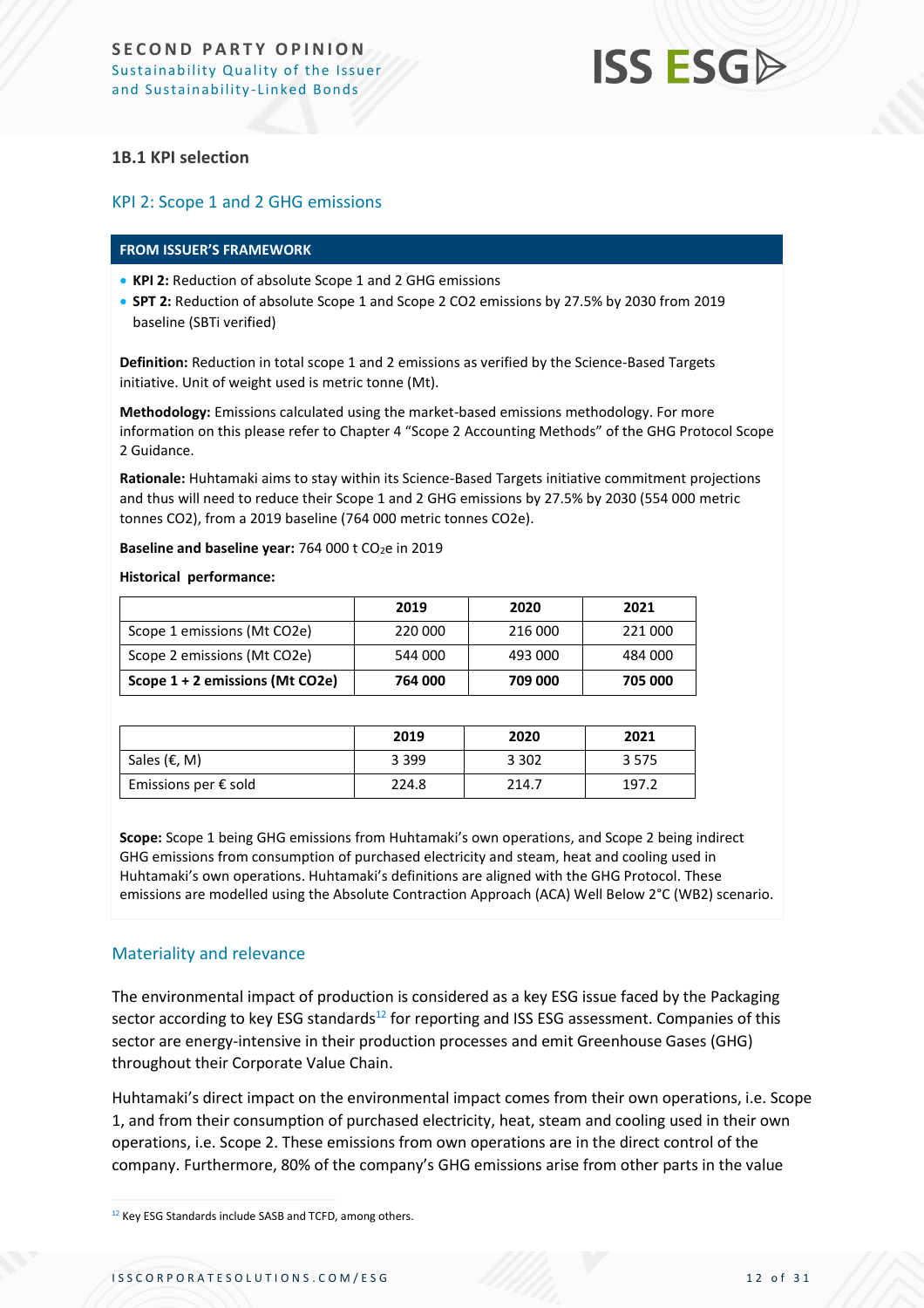

chain, notably (1) purchased goods and services and (2) product end-of-life. On the latter category, Huhtamaki only has indirect control.

ISS ESG finds that the Scope 1 and 2 GHG emission reduction KPI selected by the issuer is:

- **Relevant** to Huhtamaki's business as environmental impacts of production is a key issue for the Packaging sector.
- **Core** to the issuer's business as Scope 1 and 2 emissions reductions will impact key processes and operations, because Huhtamaki's strategy for this KPI is to focus on improving energy effiency throughout their operations, of both primary and secondary energy.
- **Moderately material** to Huhtamaki from an ESG perspective, because Scope 1 and 2 emissions cover only approximately 20<sup>13</sup>% of the issuer's emissions (5% Scope 1; 15% Scope 2). Therefore, the KPI is deemed not fully material to the Corporate Value Chain of the company as per ISS ESG's methodology. At the same time, the KPI is considered material to the company's direct operations, because the KPI focuses on Scope 1 & 2 emissions covering 100% of activities by the company worldwide.
	- $\circ$  It is worth noting that Huhtamaki has also set Scope 3 emission targets, even though they are outside of the scope of this KPI. Scope 3 emissions account for 80% of their total GHG emissions. The Science-Based Targets initiative (SBTi) has validated two targets for Scope 3 emissions, in addition to the combined target set for Scope 1 and 2 emissions. Since these targets are SBTi-approved, they can be considered as being in line with the Paris Agreement.

#### Consistency with overall company's sustainability strategy

As a packaging company, Huhtamaki strives to make sustainable packaging that considers the full environmental, social and governance impacts of their products. On the one hand, packaging uses materials and creates waste. On the other hand, it keeps food and other products safe and prolongs their shelf life.

Huhtamaki's sustainability ambition for 2030 focuses on two topics: climate action and circularity. In order to mitigate climate change, the sustainability strategy outlines actions on GHG emission targets that were reviewed and validated by the Science-Based Targets initiative (SBTi), which includes one combined target for Scope 1 and 2 emissions and two targets for Scope 3 emissions. Increasing the renewable electricity share of the company will directly contribute to lowering Scope 2 emissions and decarbonizing the production process.

Overall, Huhtamaki is working towards carbon neutral production by 2030 by finding a balance between emissions and compensation, including off-setting, to achieve this net-zero target.

ISS ESG finds that the KPI selected by the issuer is consistent with the overall company's sustainability strategy.

<sup>&</sup>lt;sup>13</sup> ISS ESG bases this analysis on the issuer's own emissions reporting and makes no comment on the quality or consistency of the issuer's Scope 1, 2 or 3 emissions reporting, either in relation to GHG Protocol, or to established practices for the issuer's sector.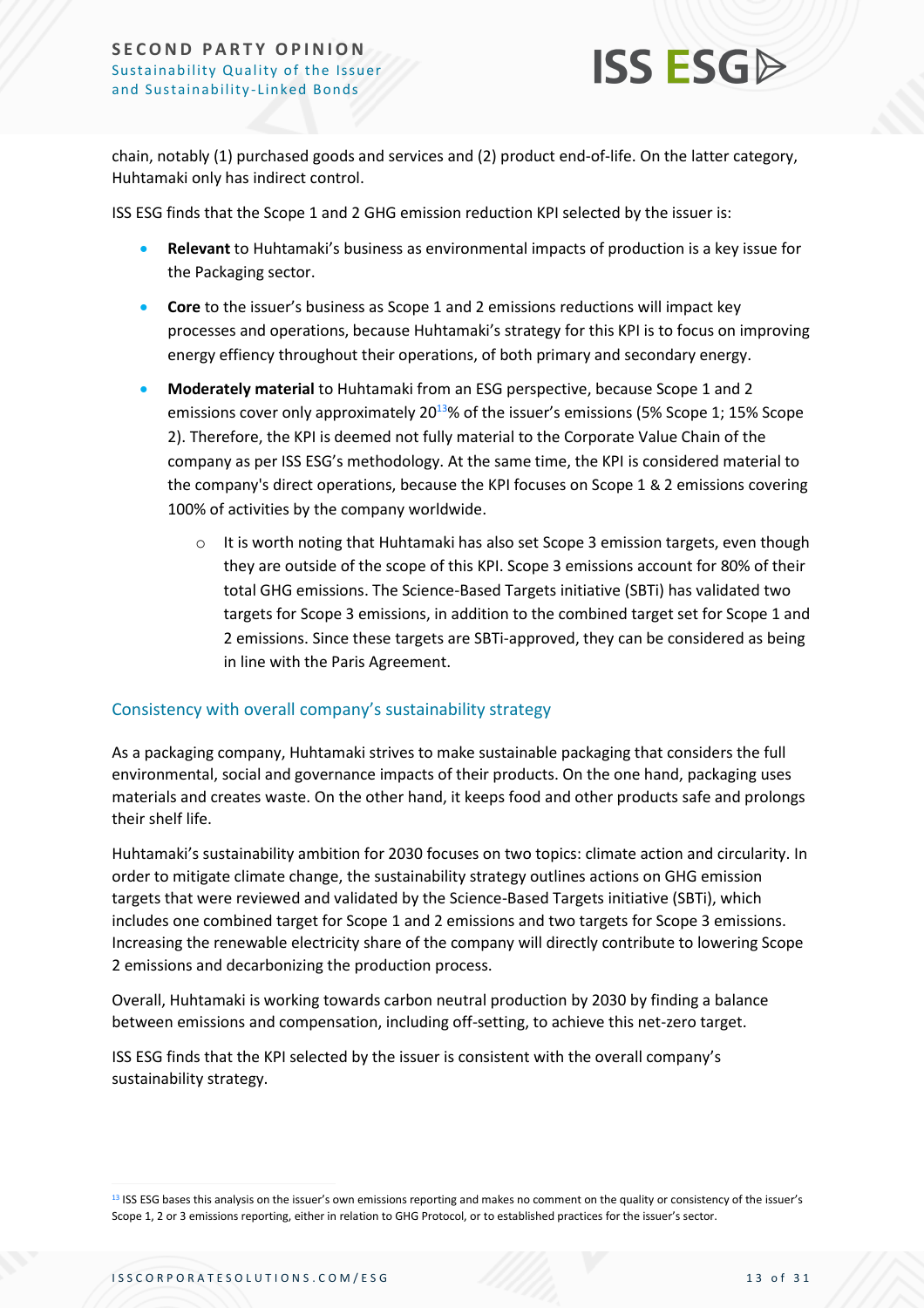

#### Measurability

- *S***cope and perimeter:** The KPI selected covers Scope 1 and 2 emissions of all their operational sites worldwide.
- **Quantifiable/Externally verifiable:** The KPI selected is measurable and quantifiable. Huhtamaki uses bot the market-based and location-based methods to calculate their GHG emissions, but for target-setting purposes the company has chosen to use the market-based emissions methodology<sup>14</sup>. The KPI selected is externally verifiable thanks to the commonly accepted methodology used.
- **Externally verified:** The market-based scope emissions from 2019-2021 have received an external verification, which is included in the 2021 annual report. Moreover, the issuer commits to continue to have the data on this KPI externally verified on an annual basis until the SPT achievement in 2030.
- **Benchmarkable:** The KPI selected is commonly used in the market for target-setting purposes and therefore benchmarkable against peer performance and international targets.

*Opinion on KPI selection: The KPI selected is relevant and core to the issuer's business model and consistent with its sustainability strategy. The KPI is moderately material to the company's whole Corporate Value Chain because Scope 1 and 2 emissions make up only 20% of the issuer's total GHG emissions, but material to the company's direct operations. It is appropriately measurable, quantifiable, externally verifiable and benchmarkable. The baseline data has been externally verified. It covers 100% of the operations and activities of Huhtamaki.*

14 For more information on this please refer to Chapter 4 "Scope 2 Accounting Methods" of [the](http://www.ghgprotocol.org/standards/corporate-standard) [GHG Protocol Scope 2 Guidance.](http://www.ghgprotocol.org/scope_2_guidance)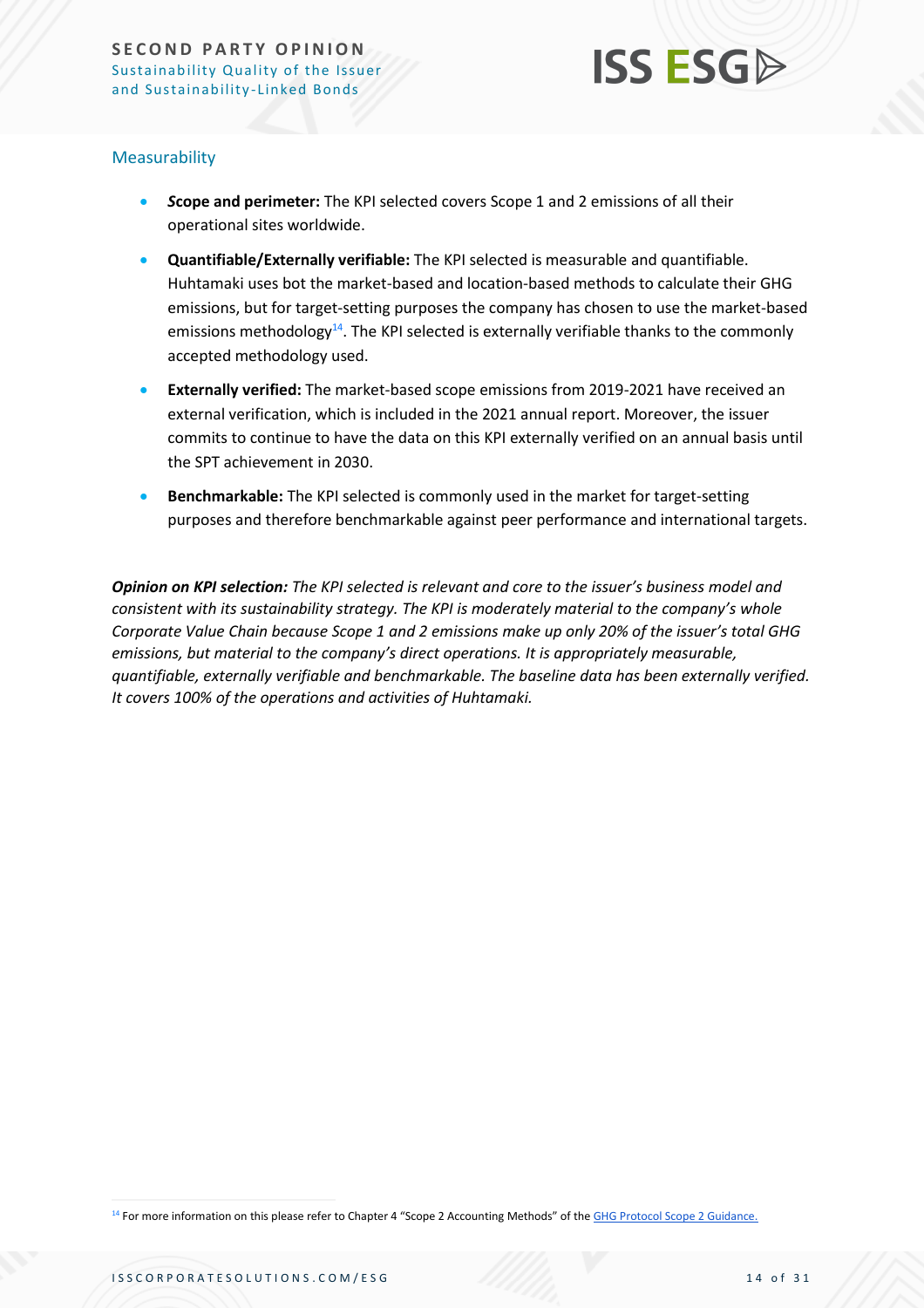#### **1B.2 Calibration of SPT**

#### SPT 2: Scope 1 and 2 GHG emissions

#### **FROM ISSUER'S FRAMEWORK**

**Sustainability Performance Target:** Reduction of absolute Scope 1 and Scope 2 CO2 emissions by 27.5% by 2030 from 2019 baseline (SBTi verified)

**Sustainability Performance Target Observation Date:** the Target Observation Date(s) are the dates on which progress versus the SPT(s) will be measured, these will be further specified in the security specific documentation.

**Baseline and baseline year:** 764 000 t CO<sub>2</sub>e in 2019

#### **Trajectory of the SPT:**

| Year                                                                      | 2022 | 2023 | 2024   | 2025  | 2026   | 2027   | 2028   | 2029  | 2030   |
|---------------------------------------------------------------------------|------|------|--------|-------|--------|--------|--------|-------|--------|
| $SPT 2 -$                                                                 | 707  | 688  | 669    | 650   | 631    | 611    | 592    | 573   | 554    |
| absolute<br>emission<br>target metric<br>tonnes (Mt)<br>CO <sub>2</sub> e | 000  | 000  | 000    | 000   | 000    | 000    | 000    | 000   | 000    |
| SBTi Target -<br>reduction in %                                           | 7.5% | 9.9% | 12.4 % | 14.9% | 17.4 % | 20.0 % | 22.5 % | 25.0% | 27.5 % |

**Methodology:** Historically Huhtamaki has used a location-based method to calculate their CO2e emissions, but in 2020 they started reporting using the market-based method. This is important as the company works towards their climate ambitions and particularly increasing the share of renewable electricity in their electricity mix. In order to stay in the Science-Based Targets initiative commitment projections, it requires Huhtamaki to reduce Scope 1 and 2 GHG emissions by 27.5% by 2030 (554 000 tCO2 eqv.), from a 2019 baseline (764 000 tCO2 eqv.).

#### **Factors that support the achievement of the target:**

- The company has a strategy to deliver on absolute emissions reductions
- As markets mature, more opportunities to reduce emissions will become available for corporates, e.g., more sourcing models for biofuels

#### **Risks to the target:**

- Company has very high growth ambitions (5% p.a.) and reduction is absolute terms -> significant effort required
- Today and in the near future, availability of more sustainable alternatives to primary energy are limited
- Delivery partially dependent on technology development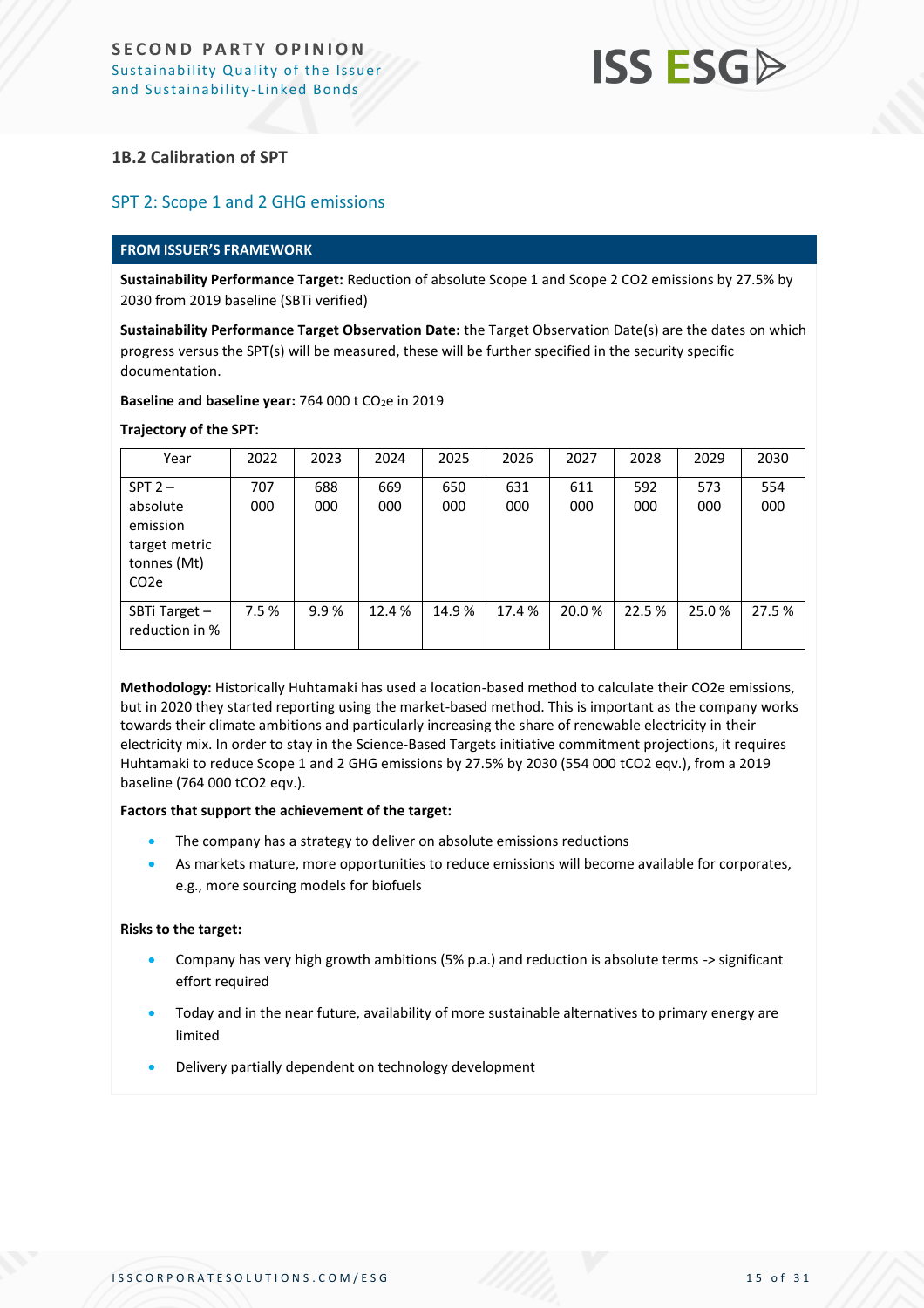# **ISS ESG**

#### Ambition

#### Against company's past performance

Huhtamaki has been calculating their GHG emissions according to the GHG Protocol guidelines, using both the market-based and location-based methods. For the SPT, the market-based method is used, because it reflects the company's efforts to reduce emissions by increasing share of renewable electricity and other low carbon sources. It should be noted that the benchmarkability of the SPT is limited by the fact that the data for the Covid-year 2020 is skewed due to a drop in demand for packaging.

Figure 3 shows the historical performance on the SPT as well as the projected trajectory of Scope 1 and 2 emissions reduction as calibrated by the SPT. The SPT trajectory is less steep than the projected linear trend based on the historical performance on the KPI.

Therefore, ISS ESG concludes that SPT 2 is not ambitious against historical performance, with limitations.



Figure 3: Historical and projected SPT 2 trajectory

#### Against company's sectorial peers

ISS ESG conducted a benchmarking of the SPT set by Huhtamaki against the Packaging peer group of 34 listed companies derived from the ISS ESG Universe, as per 25.10.2021.

In terms of targets set, Figure 4 (on the next page) shows the share of the peer group (including Huhtamaki) that have set Science-Based Targets (SBT) for their GHG emission reductions. The majority of the peer group has not set SBT or commit to the SBTi to do so. Huhtamaki belongs to the top 23% of the peer group with those who have set targets that have been verified by the SBTi.

ISS ESG concludes that Huhtamaki's target is ambitious against its sectorial peers.

#### Against international targets

#### **Paris agreement**

Huhtamaki's emissions reduction targets were reviewed and validated by the SBTi in August 2021 and can therefore be considered as science-based targets. The SPT covers Scope 1 and 2 and is set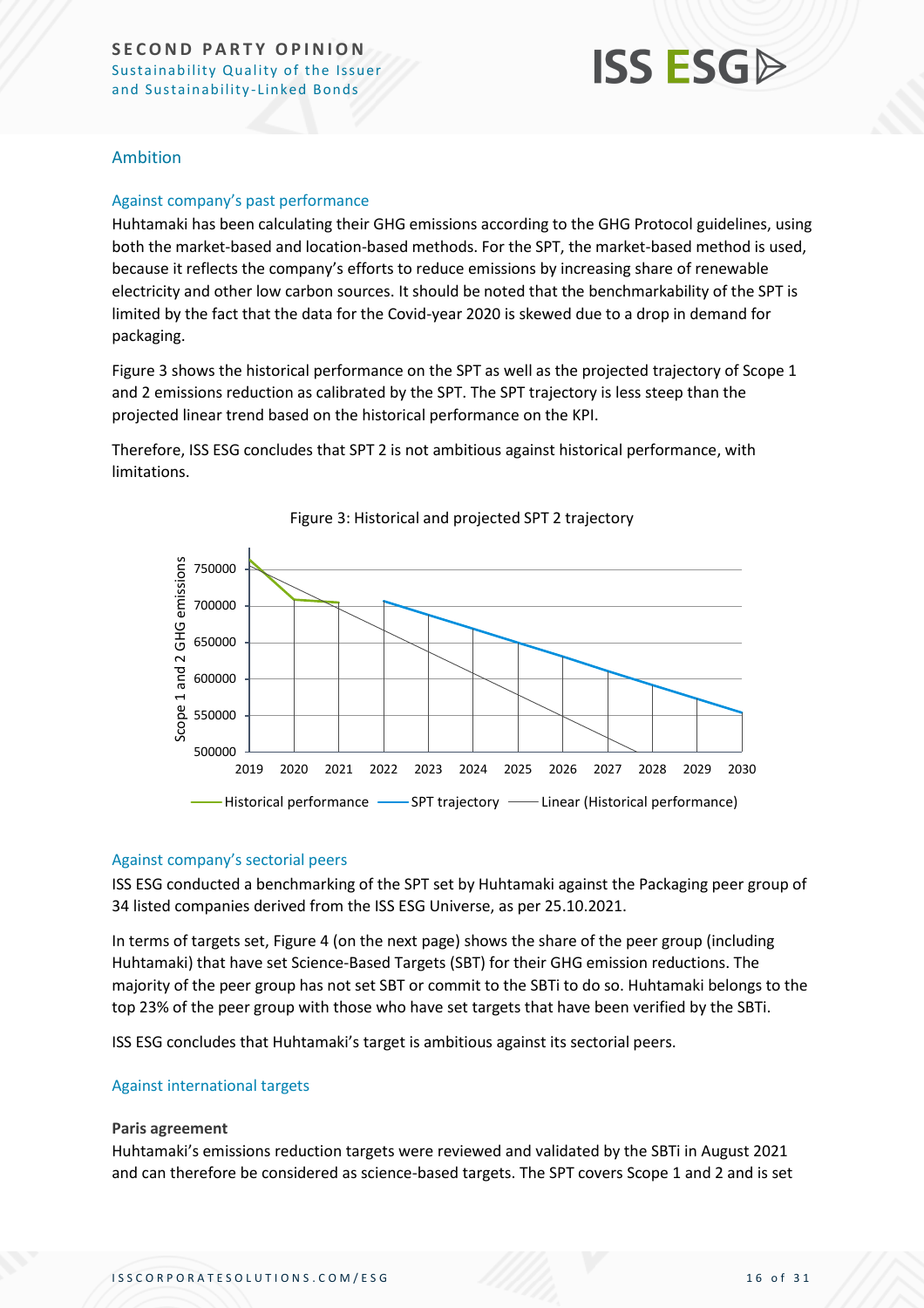# **ISS ESG**

line with the Paris Agreement with the objective of keeping global warming well below a 2°C scenario.

It is worth noting Huhtamaki's SBTi approved targets go beyond the targets calibrated for this SPT. The company also sets targets to reduce Scope 3 emissions and commits that 70% of its suppliers will have science-based targets by 2026.

ISS ESG finds that the SPT is ambitious and in line with the Paris agreement. The benchmark selected by the issuer is provided by an independent third party based on a methodology established in the industry.



Figure 4: Science-Based Targets set

**56%**

#### Measurability & comparability

 $\blacksquare$  SBTi Verified  $\blacksquare$  Committed to the SBTi  $\blacksquare$  No SBT

**21%**

- **Historical data:** The issuer provided relevant historical data on the SPT going back 3 years, as recommended by the SLBP.
- **Timeline:** The issuer defined a precise timeline related to the SPT achievement.

#### Supporting strategy and action plan

To reduce its Scope 1 and 2 GHG emissions Huhtamaki will focus on the following action points:

*Scope 1:*

- Improve energy efficiency: despite its business growth ambitions of 5% p. annum, the company strives for absolute emissions reductions through effiency gains, including for example consistent focus from management to machine operators, energy treasure hunts, best practice sharing across sites, and targeted investments.
- Switch to alternative fuels, including biogas
- Electrification of systems
- Technology development

#### *Scope 2:*

- Improve energy efficiency
- Switch to renewable electricity
	- $\circ$  Power purchase agreements (PPA)<sup>15</sup>
	- o On-site solar installations or other on-site generation

<sup>&</sup>lt;sup>15</sup> Corporate Power Purchase Agreements offer companies a way to make progress on renewable electricity commitments, as they provide scale and additionality. Whenever possible, Huhtamaki strives to ensure its renewable strategy is linked to additionality – i.e., there being more renewable electricity in the world as a result of direct involvement of Huhtamaki.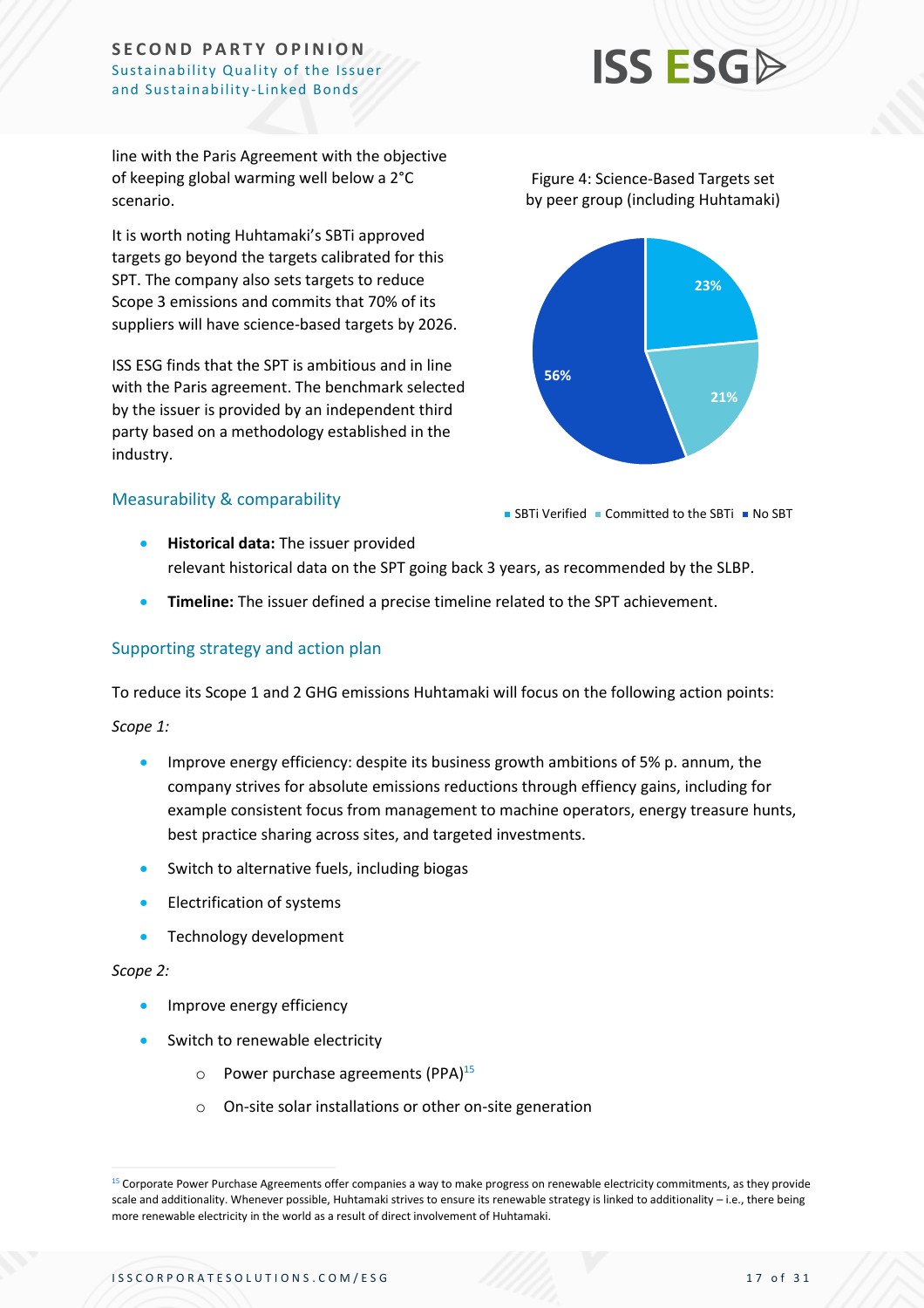

- o Other means, e.g., creative local solutions: for example the governmental program run in Maine, where the local utility acts as a broker between corporate investors and local producers of renewables. With corporate-backed funding, small scale producers can obtain necessary bank loans to build new capacity.
- o Purchase of green electricity from the grid
- o Purchase of certificates: including GO, REC and IREC.

In doing so, Huhtamaki strives for decarbonization of their production process and direct operations.

*Opinion on SPT calibration: The SPT calibrated by Huhtamaki is ambitious against peer performance in the Packaging sector and against international targets. In terms of targets set, the majority of the peer group has not set Science-Based Targets or commits to the SBTi to do so. Hence, Huhtamaki belongs to the top 23% of the peer group with those who have set targets that have been verified by the SBTi. Moreover, the fact that the SPT is SBTi-verified ensures that it is ambitious against the Paris Agreement. The SPT is not ambitious against the issuer's past performance, however, this assessment is limited due to the impact on demand during the Covid-year 2020. The target is set in a clear timeline and is supported by a strategy and action plan.*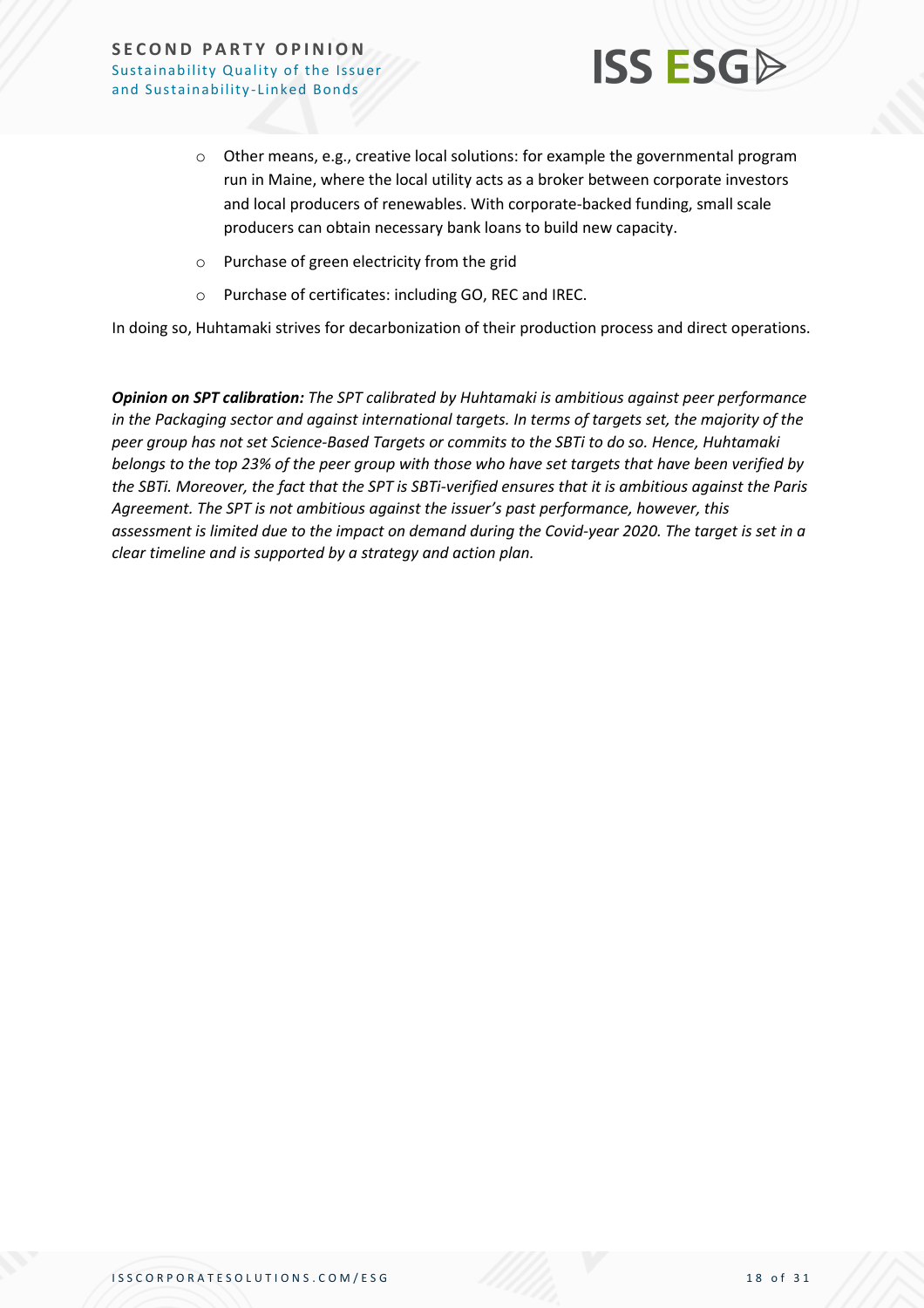

### <span id="page-18-0"></span>**PART 2: ALIGNMENT WITH ICMA SUSTAINABILITY-LINKED BOND PRINCIPLES**

**Rationale for Framework**

#### **FROM ISSUER'S FRAMEWORK**

In their Sustainability-Linked Bond Framework, Huhtamaki has selected to focus on our climate commitments. While their sustainability strategy and ambitions are broader, the issuer selected solely climate focused KPIs due to i) the importance of climate and emissions for their stakeholders, ii) their ability to further emphasize the importance of the topic and drive change internally and iii) the complementary nature with their Sustainability-Linked Revolving Credit Facility.

*Opinion: ISS ESG considers the Rationale for Issuance description provided by Huhtamaki as aligned with the SLBPs. The issuer has created and committed to publicly disclose the framework in a comprehensive and credible manner.*

#### **2.1. Selection of KPIs**

*ISS ESG conducted a detailed analysis of the sustainability credibility of KPI selection available in section 1 of this report.*

*Opinion on KPI 1: The KPI selected is relevant and core to the issuer's business model and consistent with its sustainability strategy. The KPI is partially material to the company's whole Corporate Value Chain because renewable electricity addresses Scope 2 emissions, which only make up 1516% of the issuer's total GHG emissions, and material to the company's direct operations, because Scope 2 emissions make up 70% of the company's own GHG emissions (i.e. Scope 1 and 2). It is appropriately measurable, quantifiable, externally verifiable, externally verified and benchmarkable. It covers 100% of the operations and activities of Huhtamaki.*

*Opinion on KPI 2: The KPI selected is relevant and core to the issuer's business model and consistent with its sustainability strategy. The KPI is moderately material to the company's whole Corporate Value Chain because Scope 1 and 2 emissions make up only 20% of the issuer's total GHG emissions, but material to the company's direct operations. It is appropriately measurable, quantifiable, externally verifiable and benchmarkable. The baseline data has been externally verified. It covers 100% of the operations and activities of Huhtamaki.*

#### **2.2. Calibration of Sustainability Performance Targets (SPT)**

*ISS ESG conducted a detailed analysis of the sustainability credibility of SPT is available in section 1 of this report.*

*Opinion on SPT 1: The SPT calibrated by Huhtamaki is ambitious against the company's past performance and against peer performance in the Packaging sector. Huhtamaki is one of four companies out of 43 companies that set the target to use 100% renewable electricity by 2030. Taking into account that two other peers are more ambitious because they already attained this target, Huhtamaki ranks among the top 14% of the sectorial peer group. In the absence of an international target for companies on renewable energy, the level of ambition of the SPT against international* 

<sup>&</sup>lt;sup>16</sup> ISS ESG bases this analysis on the issuer's own emissions reporting and makes no comment on the quality or consistency of the issuer's Scope 1, 2 or 3 emissions reporting, either in relation to GHG Protocol, or to established practices for the issuer's sector.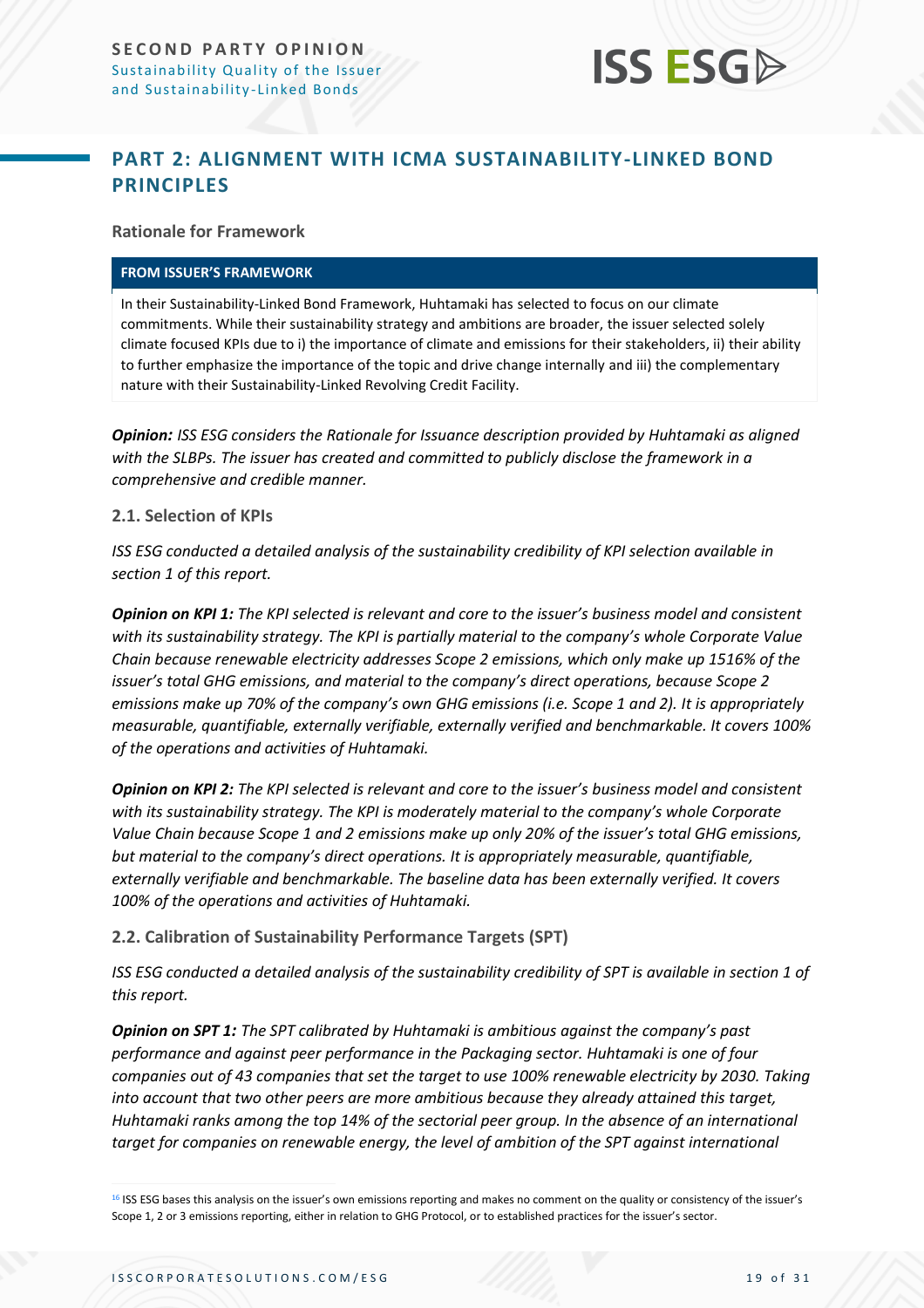

*targets is, with no fault of the company, limited. The target is set in a clear timeline and is supported by a strategy and action plan.*

*Opinion on SPT 2: The SPT calibrated by Huhtamaki is ambitious against peer performance in the Packaging sector and against international targets. In terms of targets set, the majority of the peer group has not set Science-Based Targets or commits to the SBTi to do so. Hence, Huhtamaki belongs to the top 23% of the peer group with those who have set targets that have been verified by the SBTi. Moreover, the fact that the SPT is SBTi-verified ensures that it is ambitious against the Paris Agreement. The SPT is not ambitious against the issuer's past performance, however, this assessment is limited due to the impact on demand during the Covid-year 2020. The target is set in a clear timeline and is supported by a strategy and action plan.*

**2.3. Sustainability-Linked Securities Characteristics**

#### **FROM ISSUER'S FRAMEWORK**

Characteristics outlined in the issuer's Framework are applicable to all Sustainability-Linked Securities issued under it. The financial characteristics of the security issued under the Framework will be impacted depending on the achievement of the SPTs indicated in the Framework. Huhtamaki may choose to include one or more KPIs and respective SPTs for each security to be issued.

Specific financial characteristics for each security will be detailed in the final terms of the respective security. Furthermore, characteristics specific to any single Sustainability-Linked Security issued under this Framework, such as the Target Observation Date(s)<sup>17</sup>, and the corresponding SPT(s) based on the SPT Trajectory, will be included in its security-specific documentation.

#### **Trigger Events**

Should Huhtamaki fail to provide due support for it having achieved the applicable SPT(s) (referring to sections 2.4 Reporting and 2.5 Verification for details) for the applicable Target Observation Date(s) as set out in the security specific documentation ("Trigger Event"), the financial characteristics of the Sustainability-Linked Security will change as outlined in the security specific documentation. This may include, but is not limited to, a pre-determined coupon adjustment or re-payment amount adjustment as will always be stated in security-specific documentation for each Sustainability-Linked Security.

For the avoidance of doubt, the Trigger Event is the result of an observation as to whether, or not, each of the KPIs individually have achieved their respective SPTs and is defined as any of the following events.

- A KPI included in a security issued under this Framework has not achieved the SPT on the Target Observation Date as stipulated by the security specific documentation, or
- The reporting for an individual Sustainability-Linked Security issued under this Framework does not meet the requirements as set out in the Reporting section 2.4 of this Framework and security specific documentation, or
- The verification (as per the Verification section 2.5 of this Framework and security specific documentation) of the SPTs has not been provided and made publicly available within the timeframe described in the section 2.5 Verification.

#### **Fallback Mechanisms**

The KPIs and SPTs set out in this Framework will remain applicable throughout the tenor of any security issued under the Framework, regardless of any changes to Huhtamaki's sustainability strategy. This includes

 $17$  Target Observation Date(s) being the dates on which progress versus the SPT(s) will be measured and further specified in the security specific documentation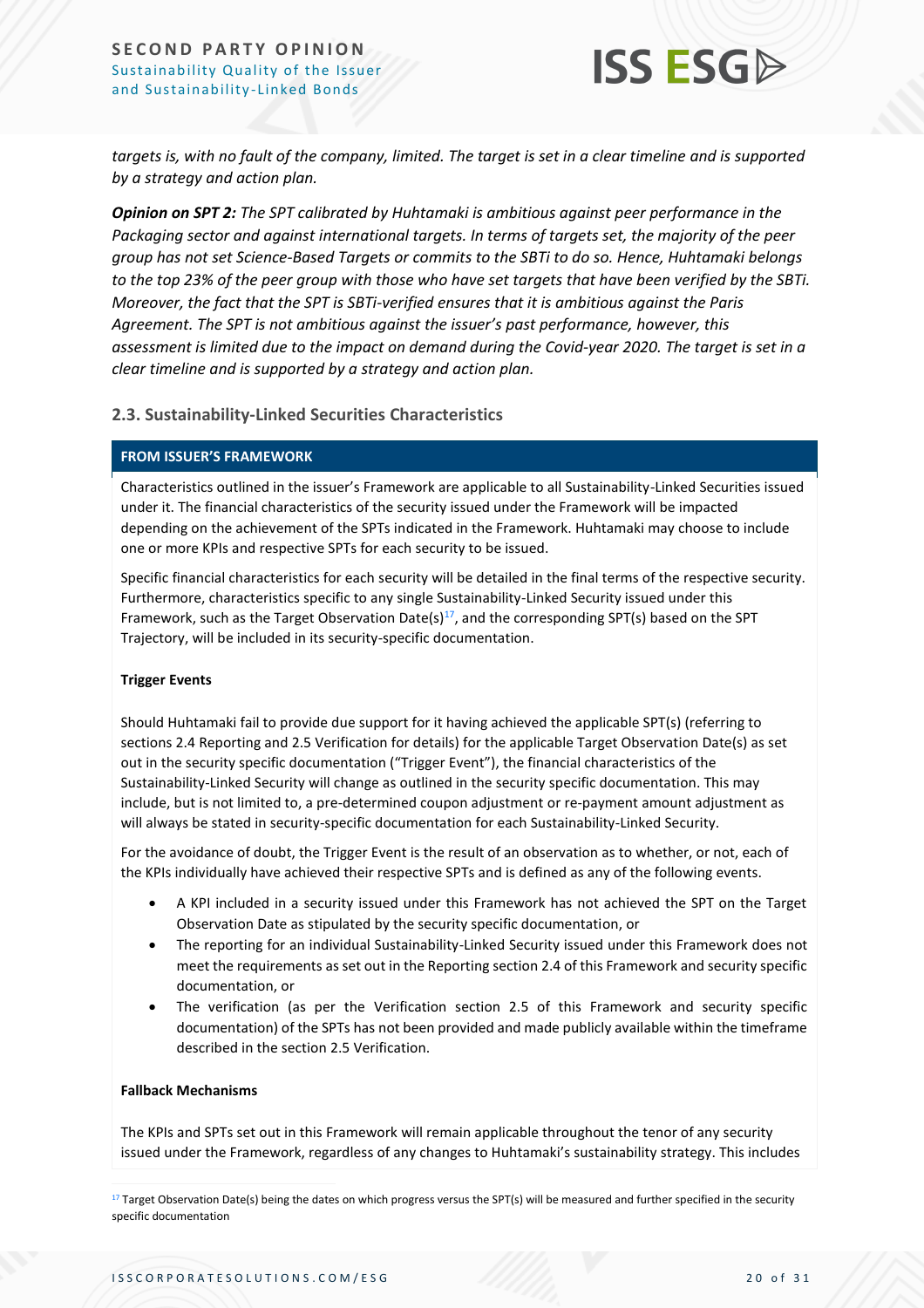

any changes relating to the company's general sustainability targets and ambitions or changes in applicable benchmarks or industry standards.

Any significant or structural changes to the Group and/or company structure, methodology for calculating the Group's absolute greenhouse gas emissions, material acquisitions or disposals or any discovery of significant errors, which results in an increase or decrease to the value of the Scope 1 and 2 Emissions Amount by at least 5 per cent., may result in a recalculation of the Baseline of Scope 1 and 2 Emissions and the targets set for the absolute greenhouse gas emissions for the Scope 1 and 2 Emissions. Any recalculations of Baseline of Scope 1 and 2 Emissions and the targets set for the absolute greenhouse gas emissions for the Scope 1 and 2 Emissions should be reported in the Company's Annual Report and be verified by a qualified independent third party, with relevant expertise as described in section "Verification". Recalculated levels of CO2e emissions for KPI 2 shall be reported to Science Based Targets initiative.

Any new or updated Sustainability-Linked Bond Framework, in relation with any subsequent securities issuance, shall not have any implications on the Sustainability-Linked Securities issued under this Framework.

*Opinion: ISS ESG considers the Sustainability-Linked Securities Characteristics description provided by Huhtamaki as aligned with the SLBPs. The issuer gives a detailed description of the potential variation of the financial characterics. Significant or structural changes in methodology for the KPIs or to the Group and company structure, material acquisitions or disposals or any discovery of significant errors are covered by issuer.* 

#### **2.4. Reporting**

#### **FROM ISSUER'S FRAMEWORK**

Reporting of the Sustainability-Linked Securities will be published publicly at least on an annual basis. Huhtamaki will ensure that it will publish, keep readily available and easily accessible up-to-date information on the performance of the selected KPI(s), including baselines. The actual KPI performance will be reported in Huhtamaki's Annual Report (the "Report"). KPI and SPT data, among other non-financial information in the Report, will be reviewed by a qualified independent third party, with relevant expertise as described in section "2.5 Verification". The Report will be published on Huhtamaki's web page no later than 120 days after the end of each financial year to ensure investors and other stakeholders have updated and adequate information about Huhtamaki's sustainability strategy and the progress on the KPIs towards the respective SPTs.

The Report, together with the external verification, will form the basis for evaluating the impact on respective security characteristics as outlined in the section "Bond Characteristics" as well as in the respective security specific documentation. These reports together will include relevant information needed to assess the potential need for variation of the security characteristics. The Annual Report may include the following items:

- The performance of the KPI, as per the relevant reporting period and when applicable, as per the Target Observation Date including the calculation methodology and baselines when relevant,
- Information about potential recalculations of baselines and respective SPT levels, alongside circumstances leading to any such recalculation,
- External verification related to the KPIs and SPTs,
- Information on any updates to Huhtamaki's sustainability strategy and/or governance with an impact on the KPI and SPT.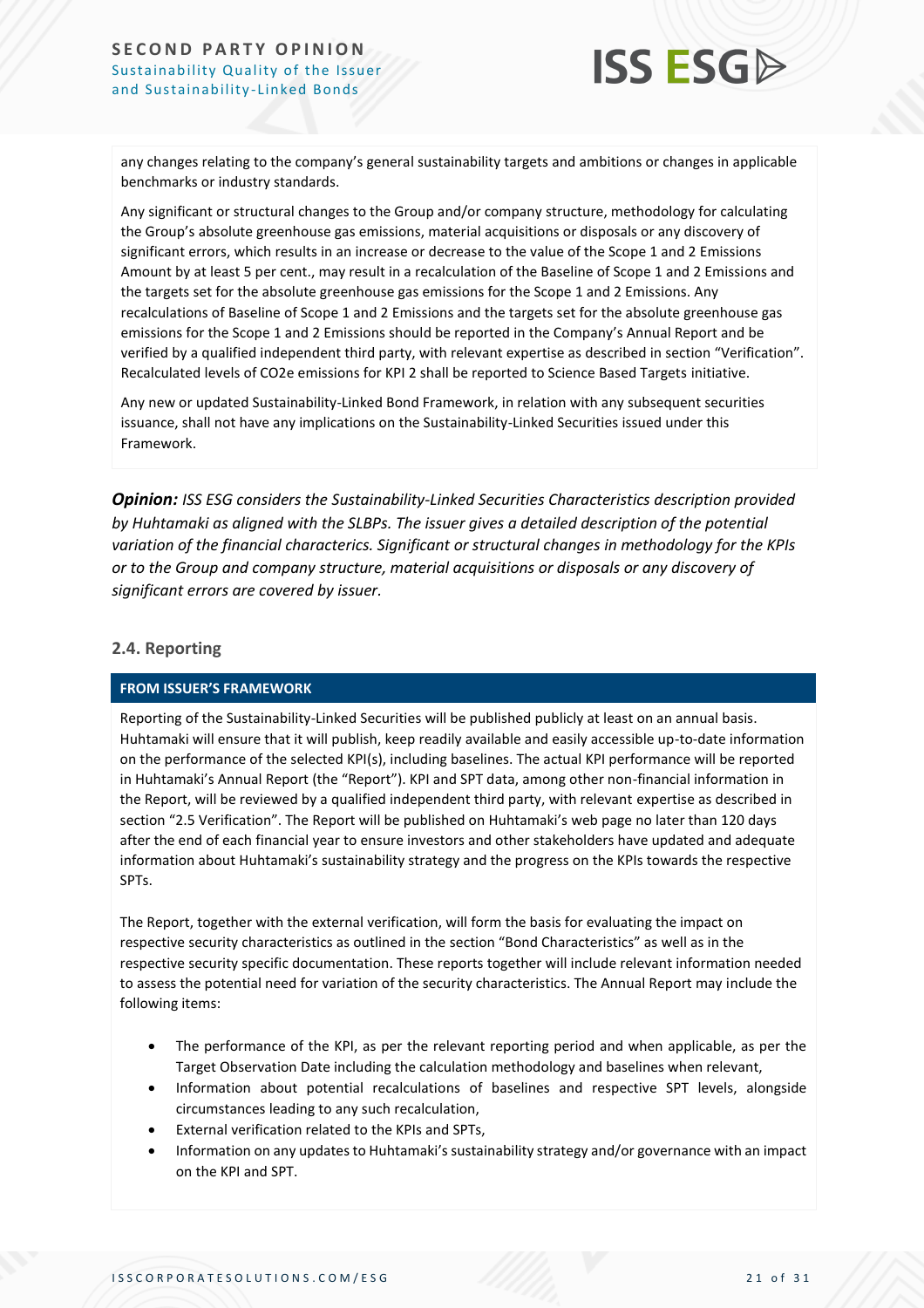

Where feasible and possible, Huhtamaki's Annual Report will also include:

- Qualitative and/or quantitative explanations of the contribution of the main factors, including M&A activities, behind the evolution of the performance on the KPI on an annual basis,
- Illustration of the positive sustainability impacts of the performance improvement
- Any re-assessments of the KPI and/or restatement of the SPT and/or proforma adjustments of baselines or KPI scope,
- Updates on new or proposed regulations from regulatory bodies relevant to the KPIs and the SPTs.

Notwithstanding the above, in situations where the financial characteristics of Huhtamaki's outstanding Sustainability-Linked Securities may need to be amended in less than 120 days from the end of the relevant financial year related to the Target Observation Date, Huhtamaki will undertake to make the Reporting related to the period including the Target Observation Date available in a shorter timeline, as shall be described in the security specific documentation. This can include, but is not limited to, a separate reporting outside of the Annual Report to be delivered to the holders of the Sustainability-Linked Security in question.

*Opinion: ISS ESG considers the Reporting description provided by Huhtamaki as aligned with the SLBPs. This will be made publicly available annually and include valuable information, as described above.* 

#### **2.5. Verification**

#### **FROM ISSUER'S FRAMEWORK**

Huhtamaki will ensure an external and independent verification, in the form of a limited assurance, of the performance of the KPIs listed in this Framework, in their progression towards the respective SPTs, on an annual basis ("Verification Assurance Report"). The Verification Assurance Report shall be conducted by an external, independent third-party reviewer with relevant expertise and qualifications, such as an auditor or an environmental consultant. The Verification Assurance Report, either as part of Huhtamaki's Annual Report or being provided as a separate report, shall be made public no later than 120 days after the end of each of its financial year as outlined in section "2.3 Bond Characteristics" as well as specified in the security specific documentation. The Verification Assurance Report may, at the discretion of Huhtamaki, also include review of other non-financial information as may be subject to the agreed scope of work with the independent third-party performing the task.

Failure to provide the above-mentioned ex-post verification before the Reporting End Date<sup>18</sup> shall result in an automatic adjustment in the financial characteristics as outlined in the security specific documentation.

*Opinion: ISS ESG considers the Verification description provided by Huhtamaki as aligned with the SLBPs. The issuer plans on having all annual values of the SPT externally verified and published. This will outline the performance of the KPIs and their progression towards the respective SPTs.*

<sup>&</sup>lt;sup>18</sup> Reporting End Date being the date falling 120 days after the end of the relevant financial year related to the Target Observation Date. Reporting End Date may have shorter timeframe, as defined in security specific documentation in situations where any changes to the financial characteristics after the Target Observation Date need to be completed in less than 120 days from the end of the relevant financial year. In such cases Huhtamaki may deliver the Verification Assurance Report as a separate report to the holders of the Sustainability-Linked Security in question.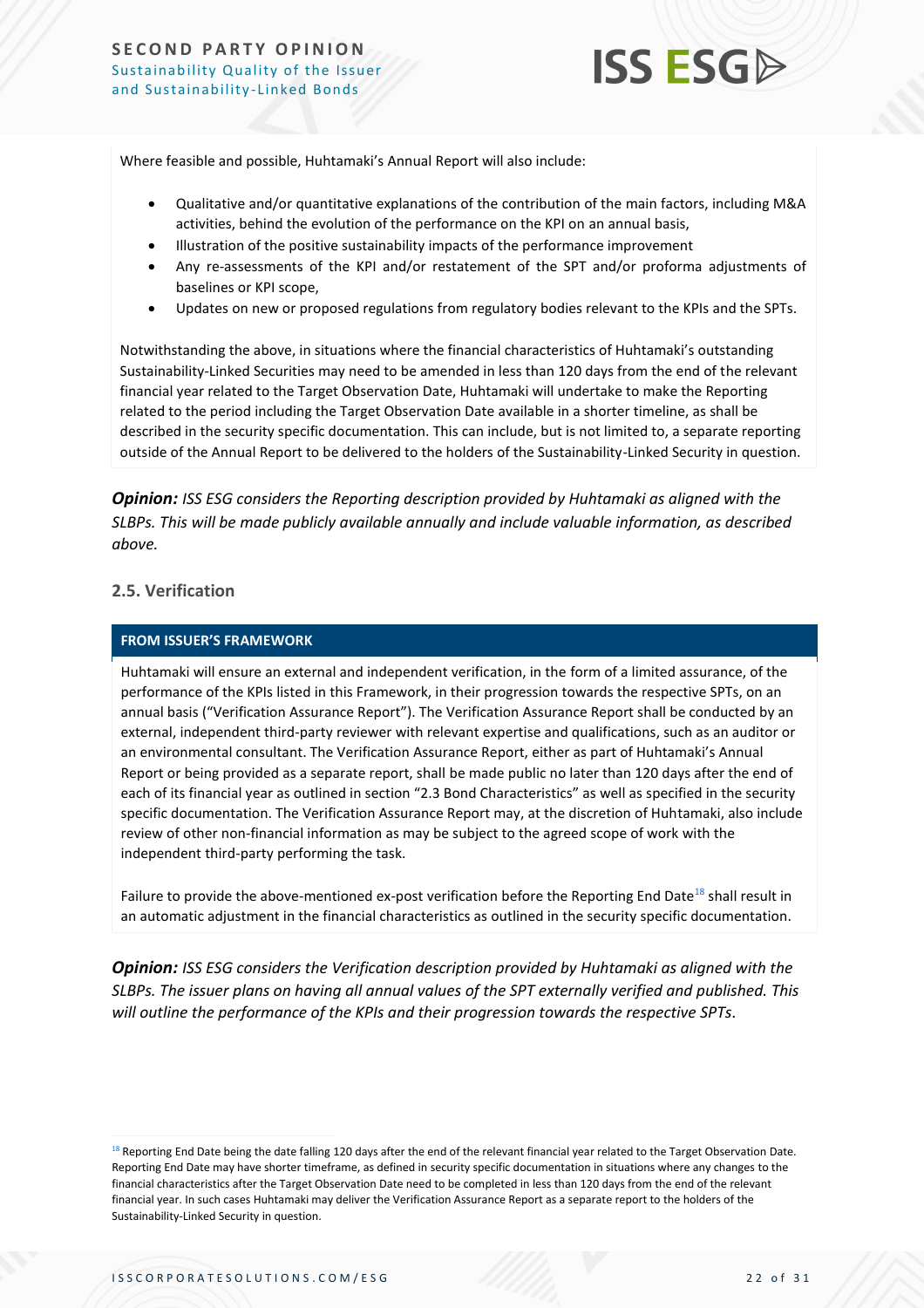

### **PART 3: LINK TO HUHTAMAKI'S SUSTAINABILITY STRATEGY**

<span id="page-22-0"></span>The ISS ESG Corporate Rating provides material and forward-looking environmental, social and governance (ESG) data and performance assessments.

| COMPANY                        | <b>SECTOR</b>    | <b>DECILE RANK TRANSPARENCY LEVEL</b> |
|--------------------------------|------------------|---------------------------------------|
| <b>HUHTAMAKI</b><br><b>OYJ</b> | <b>PACKAGING</b> | VERY HIGH                             |

This means that the company currently shows a high sustainability performance against peers on key ESG issues faced by Packaging sector and obtains a Decile Rank relative to industry group of 3, given that a decile rank of 1 indicates highest relative ESG performance out of 10.

#### *ESG performance*

As of 16.02.2022, this Rating places Huhtamaki 14<sup>th</sup> out of 43 companies rated by ISS ESG in the Packaging sector.

Key challenges faced by companies in terms of sustainability management in this sector are displayed in the chart on the right, as well as the issuer's performance against those key challenges in comparison to the average industry peers' performance.

#### **Key Issue Performance**



#### *Sustainability Opportunities*

Huhtamaki is a producer of food and beverage packaging made of recycled fiber (27% of total material input in 2020) and paperboard (35%), as well as plastics (22%). By integrating recycling aspects into its product portfolio and sourcing certified sustainable fibers for its production, the company could increase the offering of sustainable packaging. In this context, the company is committed to increasing the recyclability of its products and is a member of relevant industry associations aiming to increase the recycling rates of its products. Moreover, Huhtamaki states that the majority of virgin fibers procured are PEFC or FSC certified. In 2020, 97% of of fiber raw materials exlcuding recycled fiber were either certified PEFC, FSC or SFI Chain of Custody.

Overall, the company's product portfolio includes several products based on recycled materials, which could contribute to the global sustainability challenge of resource scarcity. However, the company also offers to some extent single use plastic products which are harmful to the health of marine and terrestrial ecosystems.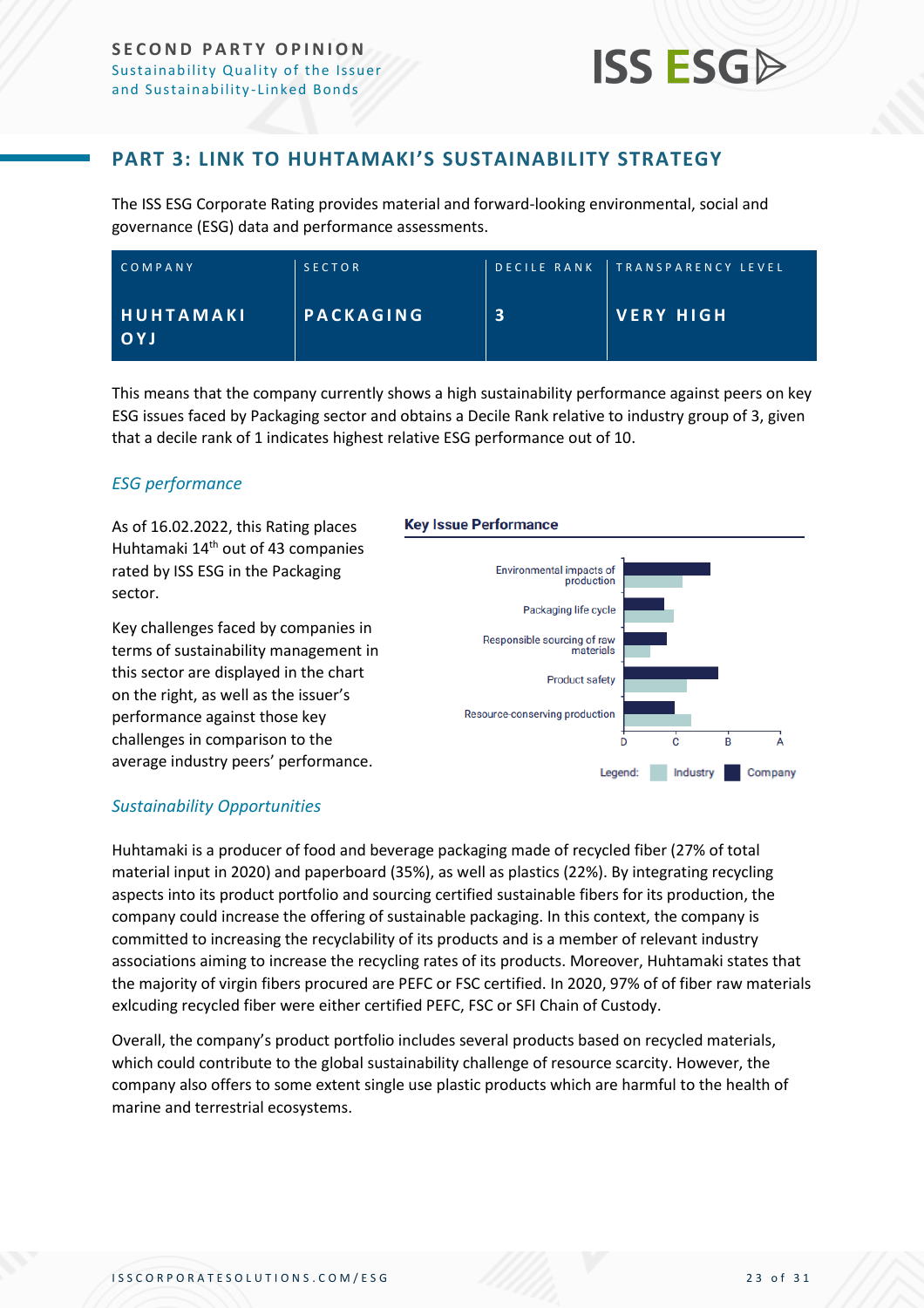

### *Sustainability Risks*

In order to address social risks, Huhtamaki has a certified hygiene and safety management system in place for the majority of its manufacturing sites.

Regarding environmental risk management, more than half the company's manufacturing sites have a certified environmental management system in place. In September 2021, the company has set a science-based approved target to reduce greenhouse gas emissions well below 2°C within its operations and its supply chain. In addition, risks related to environmental management in the supply chain seem are managed on a general level. As for the environmental impacts from its products, the company conducts life cycle assessments (LCA) to understand the climate impact of its products. Yet, it remains unclear whether LCA studies cover the entire product portfolio of the company. Reasonable measures are demonstrated to increase the material efficiency of products as well as in production processes. In addition, some steps are taken to ensure sustainable wood/fiber procurement. However, there is no indication of actions to ban substances of concern in the products.

#### *Governance opinion*

The majority of the board members, including the chair of the board (Pekka Ala-Pietila, as at April 6, 2021), are considered to be independent. Besides, the company's nomination committee is independent, and the audit and remuneration committee are partly independent. Compensation is publicly disclosed for members of the executive management team as a whole and the CEO individually. The compensation includes long-term components, which could incentivize sustainable value creation.

Regarding the company's governance of sustainability, there is no evidence that a board committee dealing with sustainability issues has been set up. ESG targets are integrated into the remuneration of the company's executive management team. Yet, the targets are not publicly further specified. The company has published a code of conduct covering some important business ethics-related topics on a general level. To ensure compliance with the code, Huhtamaki has established some measures such as training and anonymous reporting channels.

#### *Sustainability impact of products and services portfolio*

Using a proprietary methodology, ISS ESG assessed the contribution of Huhtamaki's current products and services portfolio to the Sustainable Development Goals defined by the United Nations (UN SDGs). This analysis is limited to evaluation of final product characteristics and does not include practices along the issuer's production process.

| <b>PRODUCT/SERVICES</b><br><b>PORTFOLIO</b>                        | <b>ASSOCIATED % OF</b><br><b>REVENUE</b> | DIRECTION OF IMPACT | UN SDGS       |
|--------------------------------------------------------------------|------------------------------------------|---------------------|---------------|
| <b>Products from</b><br>relevant certified<br>sustainable forestry | 5%                                       | <b>CONTRIBUTION</b> | <b>15</b> UFE |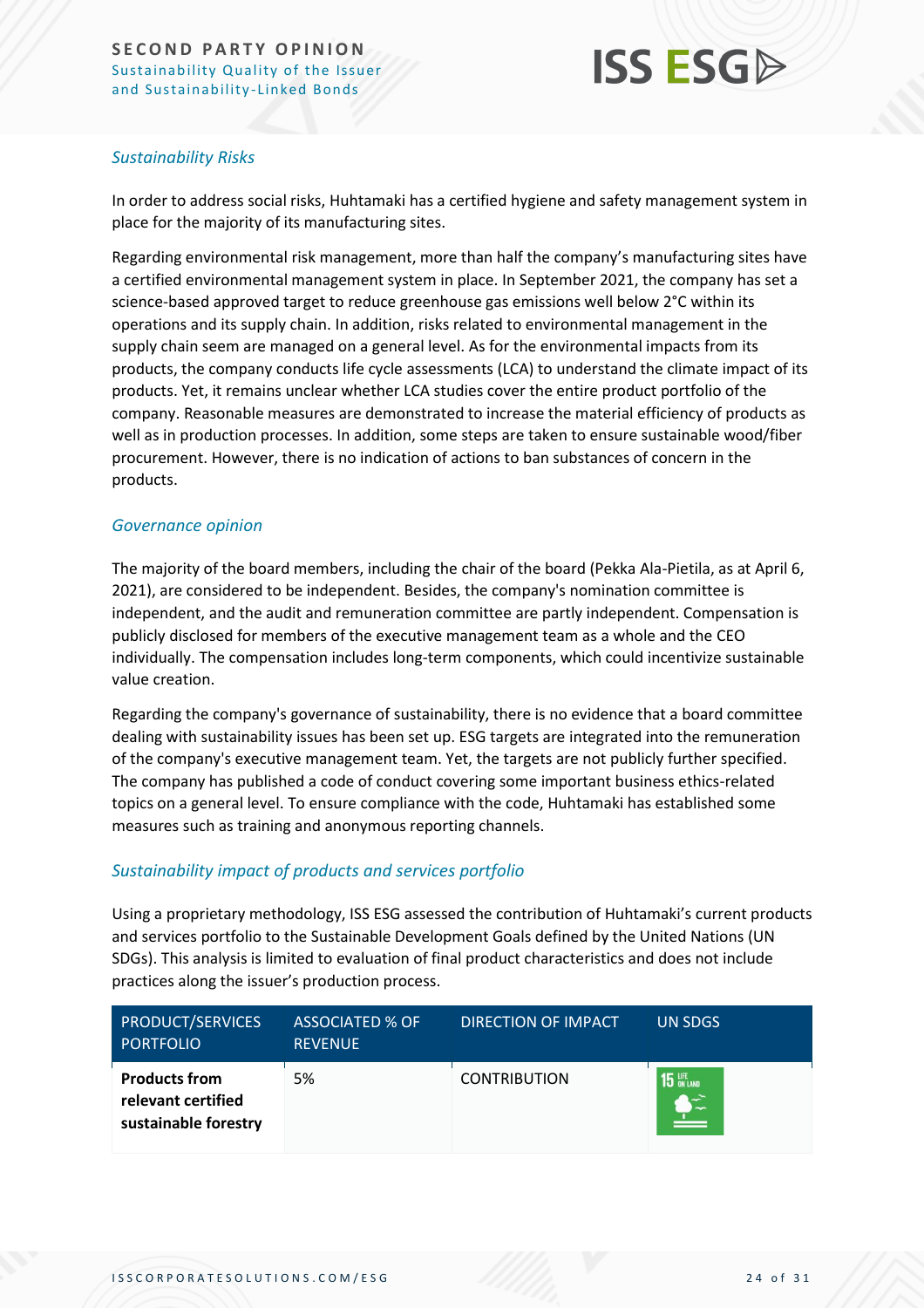

| <b>Products made from</b><br>recycled materials | 12% | <b>CONTRIBUTION</b> | <b>ESPONSIBLI</b><br><b>AND PRODUCTION</b>  |
|-------------------------------------------------|-----|---------------------|---------------------------------------------|
| Single-use plastic<br>products                  | 20% | <b>OBSTRUCTION</b>  | <b>14 LIFE</b> BELOW WATER<br><b>15</b> UFE |

#### *Breaches of international norms and ESG controversies*

The company is not facing any controversy.

#### *Contribution of KPIs to sustainability objectives and priorities*

ISS ESG mapped the KPIs selected by the issuer for its Sustainability-linked Bonds with the sustainability objectives defined by the issuer, and with the key ESG industry challenges as defined in the ISS ESG Corporate Rating methodology for the Packaging sector. Key ESG industry challenges are key issues that are highly relevant for a respective industry to tackle when it comes to sustainability, e.g. climate change and energy efficiency in the buildings sector.

From this mapping, ISS ESG derived a level of contribution to the strategy of each KPIs selected.

| <b>KPIS SELECTED</b>       | <b>SUSTAINABILITY OBJECTIVES</b><br><b>FOR THE ISSUER</b> | <b>KEY ESG INDUSTRY</b><br><b>CHALLENGES</b> | <b>CONTRIBUTION</b>                     |
|----------------------------|-----------------------------------------------------------|----------------------------------------------|-----------------------------------------|
| Renewable<br><b>Energy</b> |                                                           |                                              | Contribution to a<br>material objective |
| Scope 1 and 2<br>emissions |                                                           |                                              | Contribution to a<br>material objective |

**Opinion:** *ISS ESG finds that the KPIs are consistent with the issuer's sustainability strategy and material ESG topics for the issuer's industry.*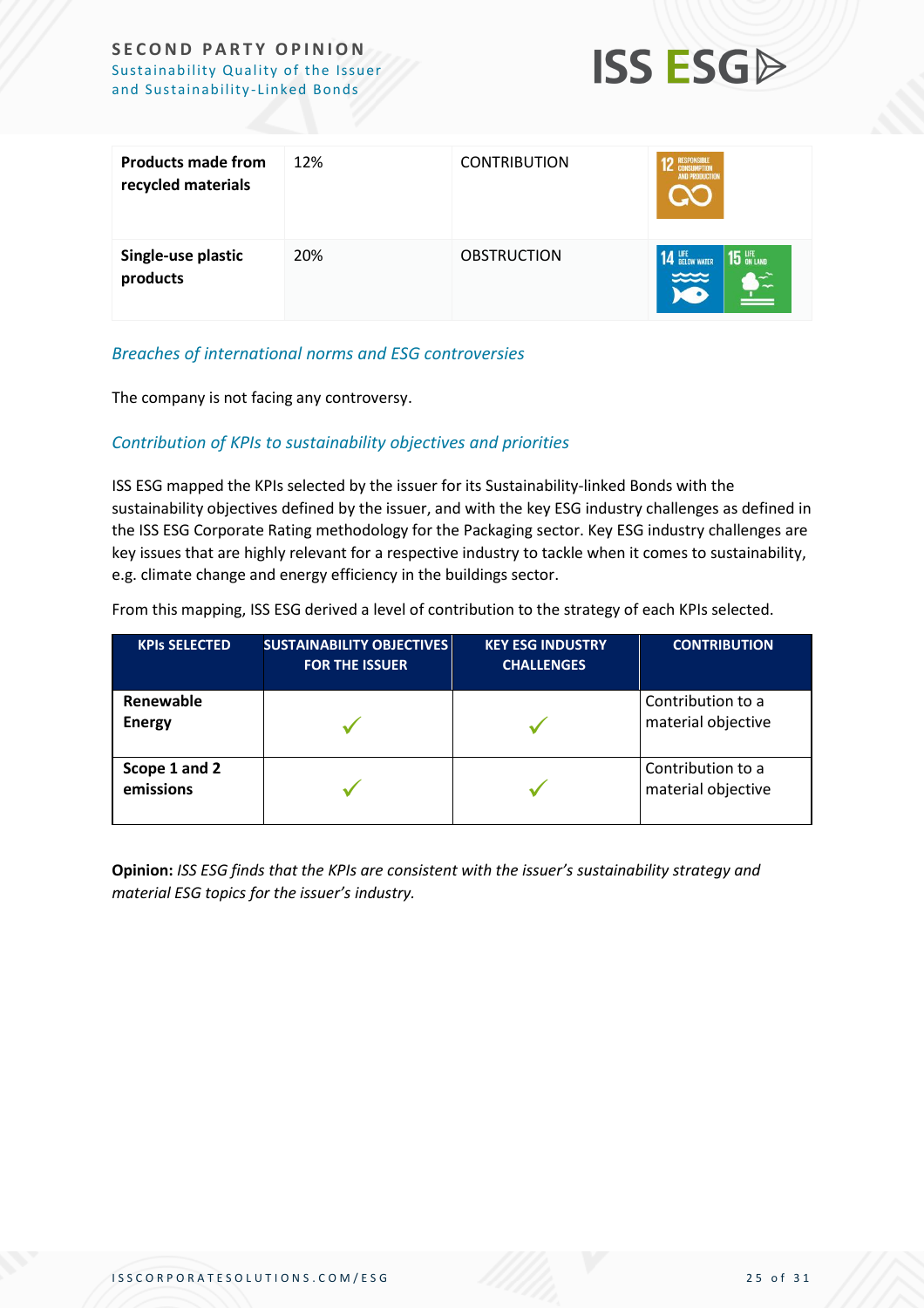

#### DISCLAIMER

- 1. Validity of the SPO: For Huhtamaki's Sustainability-Linked Bond issuances as long as the Sustainability-Linked Bond Framework (20.05.2022), SPTs benchmarks and structural securities characteristics described in this document do not change.
- 2. ISS ESG uses a scientifically based rating concept to analyse and evaluate the environmental and social performance of companies and countries. In doing so, we adhere to the highest quality standards which are customary in responsibility research worldwide. In addition, we create a Second Party Opinion (SPO) on bonds based on data from the issuer.
- 3. We would, however, point out that we do not warrant that the information presented in this SPO is complete, accurate or up to date. Any liability on the part of ISS ESG in connection with the use of these SPO, the information provided in them and the use thereof shall be excluded.
- 4. All statements of opinion and value judgements given by us do not in any way constitute purchase or investment recommendations. In particular, the SPO is no assessment of the economic profitability and credit worthiness of a bond but refers exclusively to the social and environmental criteria mentioned above.
- 5. We would point out that this SPO, in particular the images, text and graphics contained therein, and the layout and company logo of ISS ESG and ISS-ESG are protected under copyright and trademark law. Any use thereof shall require the express prior written consent of ISS. Use shall be deemed to refer in particular to the copying or duplication of the SPO wholly or in part, the distribution of the SPO, either free of charge or against payment, or the exploitation of this SPO in any other conceivable manner.

The issuer that is the subject of this report may have purchased self-assessment tools and publications from ISS Corporate Solutions, Inc. ("ICS"), a wholly-owned subsidiary of ISS, or ICS may have provided advisory or analytical services to the issuer. No employee of ICS played a role in the preparation of this report. If you are an ISS institutional client, you may inquire about any issuer's use of products and services from ICS by emailing [disclosure@issgovernance.com.](mailto:disclosure@issgovernance.com)

This report has not been submitted to, nor received approval from, the United States Securities and Exchange Commission or any other regulatory body. While ISS exercised due care in compiling this report, it makes no warranty, express or implied, regarding the accuracy, completeness or usefulness of this information and assumes no liability with respect to the consequences of relying on this information for investment or other purposes. In particular, the research and scores provided are not intended to constitute an offer, solicitation or advice to buy or sell securities nor are they intended to solicit votes or proxies.

Deutsche Börse AG ("DB") owns an approximate 80% stake in ISS HoldCo Inc., the holding company which wholly owns ISS. The remainder of ISS HoldCo Inc. is held by a combination of Genstar Capital ("Genstar") and ISS management. ISS has formally adopted policies on non-interference and potential conflicts of interest related to DB, Genstar, and the board of directors of ISS HoldCo Inc. These policies are intended to establish appropriate standards and procedures to protect the integrity and independence of the research, recommendations, ratings and other analytical offerings produced by ISS and to safeguard the reputations of ISS and its owners. Further information regarding these policies are available at https://www.issgovernance.com/compliance/due-diligencematerials.

© 2022 | Institutional Shareholder Services and/or its affiliates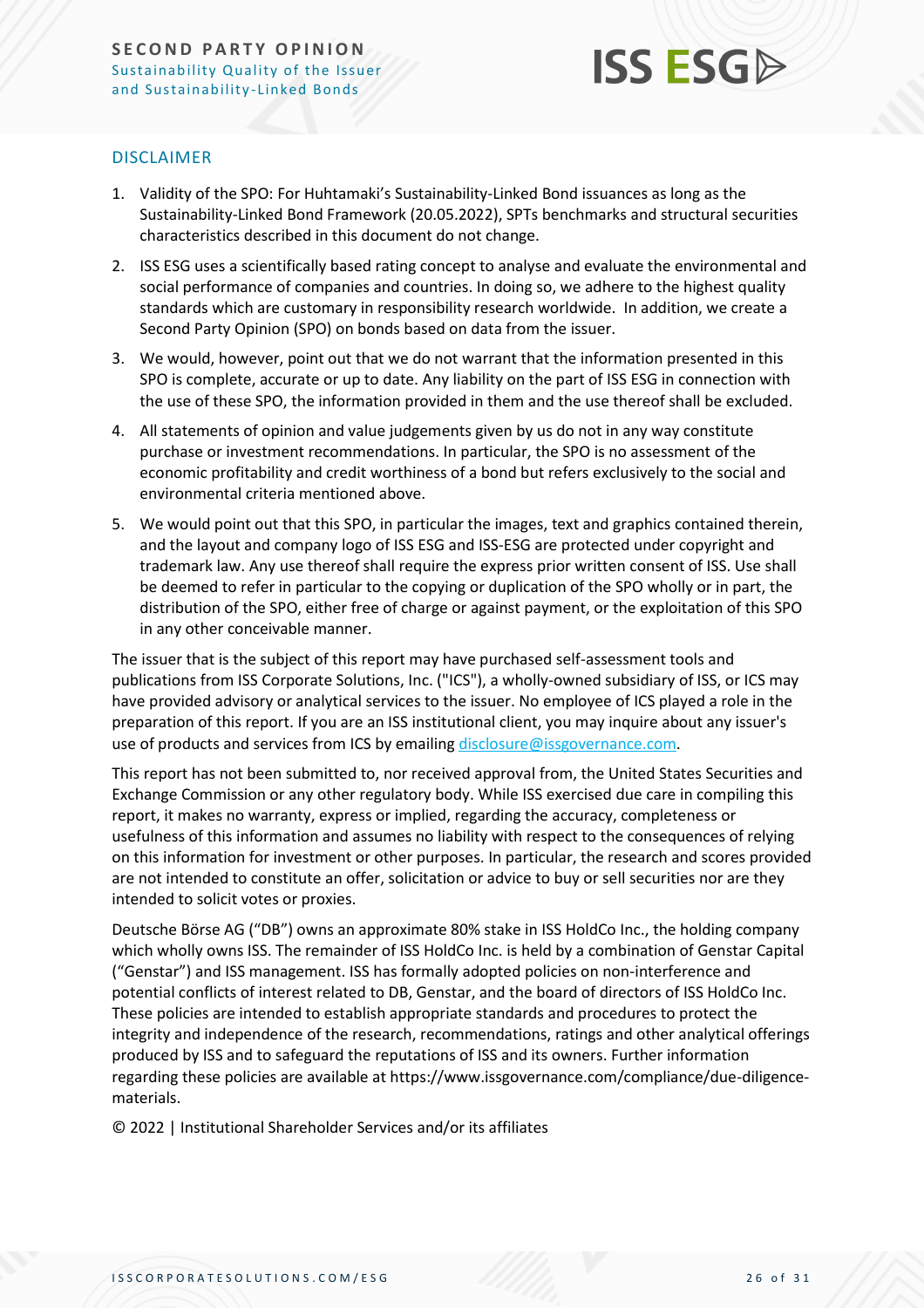## <span id="page-26-0"></span>ANNEX 1: ISS ESG Corporate Rating

The following pages contain extracts from Huhtamaki's 2020 ISS ESG Corporate Rating.

#### Methodology - Overview

The ESG Corporate Rating methodology was originally developed by Institutional Shareholder Services Germany (formerly oekom research) and has been consistently updated for more than 25 years.

**ESG Corporate Rating** - The ESG Corporate Rating universe, which is currently expanding from more than 8,000 corporate issuers to a targeted 10,000 issuers in 2020, covers important national and international indices as well as additional companies from sectors with direct links to sustainability and the most important bond issuers that are not publicly listed companies.

The assessment of a company's social & governance and environmental performance is based on approximately 100 environmental, social and governance indicators per sector, selected from a pool of 800+ proprietary indicators. All indicators are evaluated independently based on clearly defined performance expectations and the results are aggregated, taking into account each indicator's and each topic's materialityoriented weight, to yield an overall score (rating). If no relevant or up-to-date company information with regard to a certain indicator is available, and no assumptions can be made based on predefined standards and expertise, e.g. known and already classified country standards, the indicator is assessed with a D-.

In order to obtain a comprehensive and balanced picture of each company, our analysts assess relevant information reported or directly provided by the company as well as information from reputable independent sources. In addition, our analysts actively seek a dialogue with the assessed companies during the rating process and companies are regularly given the opportunity to comment on the results and provide additional information.

**Analyst Opinion** - Qualitative summary and explanation of the central rating results in three dimensions:

(1) Opportunities - assessment of the quality and the current and future share of sales of a company's products and services, which positively or negatively contribute to the management of principal sustainability challenges.

(2) Risks - summary assessment of how proactively and successfully the company addresses specific sustainability challenges found in its business activity and value chain, thus reducing its individual risks, in particular regarding its sector's key issues.

(3) Governance - overview of the company's governance structures and measures as well as of the quality and efficacy of policies regarding its ethical business conduct.

**Norm-Based Research - Severity Indicator** - The assessment of companies' sustainability performance in the ESG Corporate Rating is informed by a systematic and comprehensive evaluation of companies' ability to prevent and mitigate ESG controversies. ISS ESG conducts research and analysis on corporate [involvement in verified or alleged failures to respect recognized standards for responsible business conduct through](https://www.issgovernance.com/esg/screening/esg-screening-solutions/#nbr_techdoc_download)  [Norm-Based](https://www.issgovernance.com/esg/screening/esg-screening-solutions/#nbr_techdoc_download) Research.

Norm-Based Research is based on authoritative standards for responsible business conduct such as the UN Global Compact, the OECD Guidelines for Multinational Enterprises, the UN Guiding Principles for Business and Human Rights and the Sustainable Development Goals.

As a stress-test of corporate disclosure, Norm-Based Research assesses the following:

- Companies' ability to address grievances and remediate negative impacts
- Degree of verification of allegations and claims
- Severity of impact on people and the environment, and systematic or systemic nature of malpractices

Severity of impact is categorized as Potential, Moderate, Severe, Very severe. This informs the ESG Corporate Rating.

**Decile Rank** - The Decile Rank indicates in which decile (tenth part of total) the individual Corporate Rating ranks within its industry from 1 (best – company's rating is in the first decile within its industry) to 10 (lowest – company's rating is in the tenth decile within its industry). The Decile Rank is determined based on the underlying numerical score of the rating. If the total number of companies within an industry cannot be evenly divided by ten, the surplus company ratings are distributed from the top (1 decile) to the bottom. If there are Corporate Ratings with identical absolute scores that span a division in decile ranks, all ratings with an equal decile score are classified in the higher decile, resulting in a smaller number of Corporate Ratings in the decile below.

**Distribution of Ratings** - Overview of the distribution of the ratings of all companies from the respective industry that are included in the ESG Corporate Rating universe (company portrayed in this report: dark blue).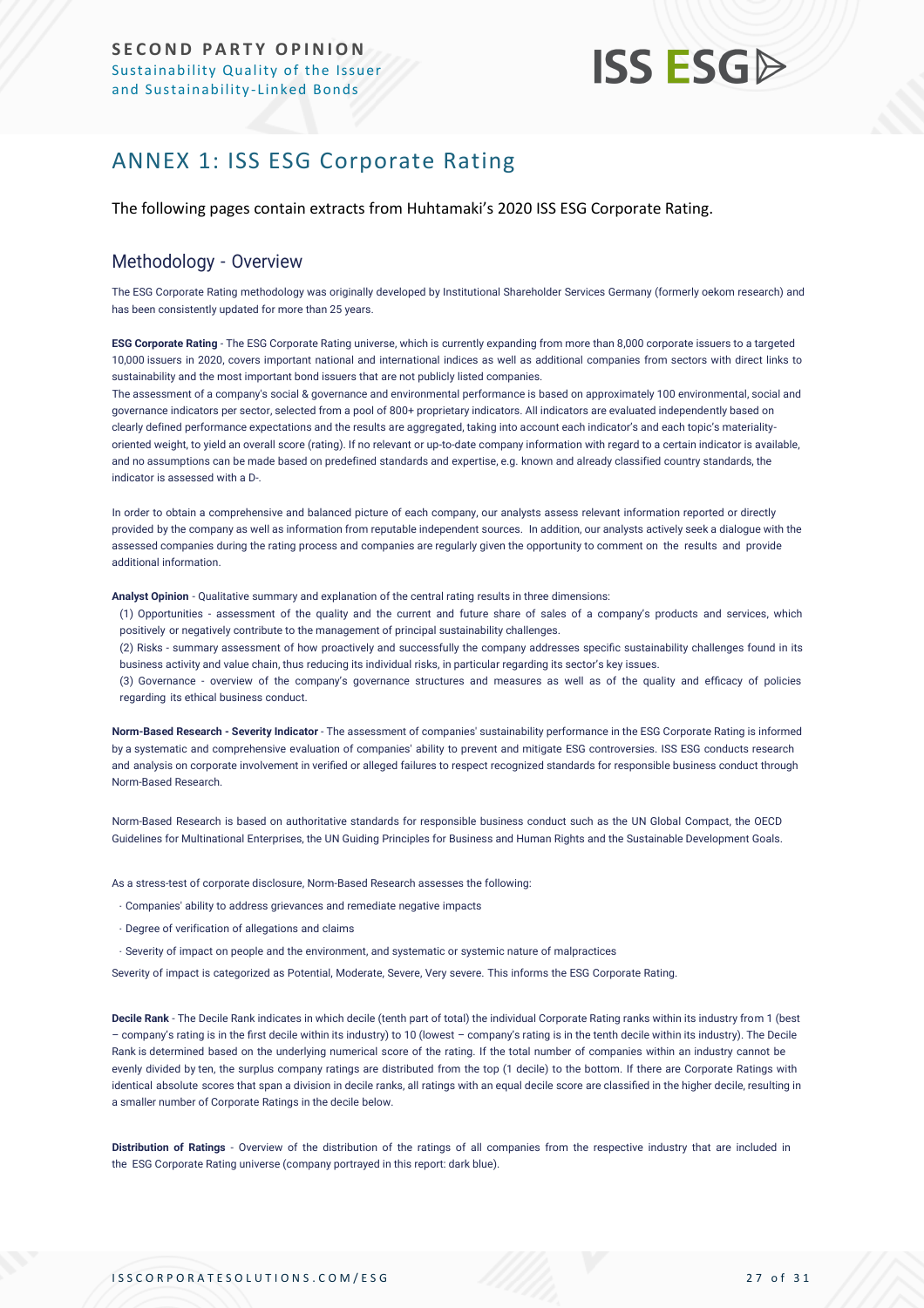

**Industry Classification** - The social and environmental impacts of industries differ. Therefore, based on its relevance, each industry analyzed is classified in a Sustainability Matrix.

Depending on this classification, the two dimensions of the ESG Corporate Rating, the Social Rating and the Environmental Rating, are weighted and the sector-specific minimum requirements for the ISS ESG Prime Status (Prime threshold) are defined (absolute best-in-class approach).



Social & Governance Relevance

**Industry Leaders** - List (in alphabetical order) of the top three companies in an industry from the ESG Corporate Rating universe at the time of generation of this report.

**Key Issue Performance** - Overview of the company's performance with regard to the key social and environmental issues in the industry, compared to the industry average.

**Performance Score** - The ESG Performance Score allows for cross-industry comparisons using a standardized best-in-class threshold that is valid across all industries. It is the numerical representation of the alphabetic ratings (D- to A+) on a scale of 0 to 100 with 50 representing the prime threshold. All companies with values greater than 50 are Prime, while companies with values less than 50 are Not Prime. As a result, intervals are of varying size depending on the original industry-specific prime thresholds.

**Rating History** - Development of the company's rating over time and comparison to the average rating in the industry.

**Rating Scale** - Companies are rated on a twelve-point scale from A+ to D-:

A+: the company shows excellent performance.

D-: the company shows poor performance (or fails to demonstrate any commitment to appropriately address the topic).

Overview of the range of scores achieved in the industry (light blue) and indication of the grade of the company evaluated in this report (dark blue).

**Sources of Information** - A selection of sources used for this report is illustrated in the annex.

**Status & Prime Threshold** - Companies are categorized as Prime if they achieve/exceed the sustainability performance requirements (Prime threshold) defined by ISS ESG for a specific industry (absolute best-in-class approach) in the ESG Corporate Rating. Prime companies are sustainability leaders in their industry and are better positioned to cope with material ESG challenges and risks, as well as to seize opportunities, than their Not Prime peers. The financial materiality of the Prime Status has been confirmed by performance studies, showing a continuous outperformance of the Prime portfolio when compared to conventional indices over more than 14 years.

**Transparency Level** - The Transparency Level indicates the company's materiality-adjusted disclosure level regarding the environmental and social performance indicators defined in the ESG Corporate Rating. It takes into consideration whether the company has disclosed relevant information regarding a specific indicator, either in its public ESG disclosures or as part of the rating feedback process, as well as the indicator's materiality reflected in its absolute weight in the rating. The calculated percentage is classified in five transparency levels following the scale below.

- 0% < 20%: very low
- 20% < 40%: low

40% - < 60%: medium

60% - < 80%: high

80% - 100%: very high

For example, if a company discloses information for indicators with a cumulated absolute weight in the rating of 23 percent, then its Transparency Level is "low". A company's failure to disclose, or lack of transparency, will impact a company's ESG performance rating negatively.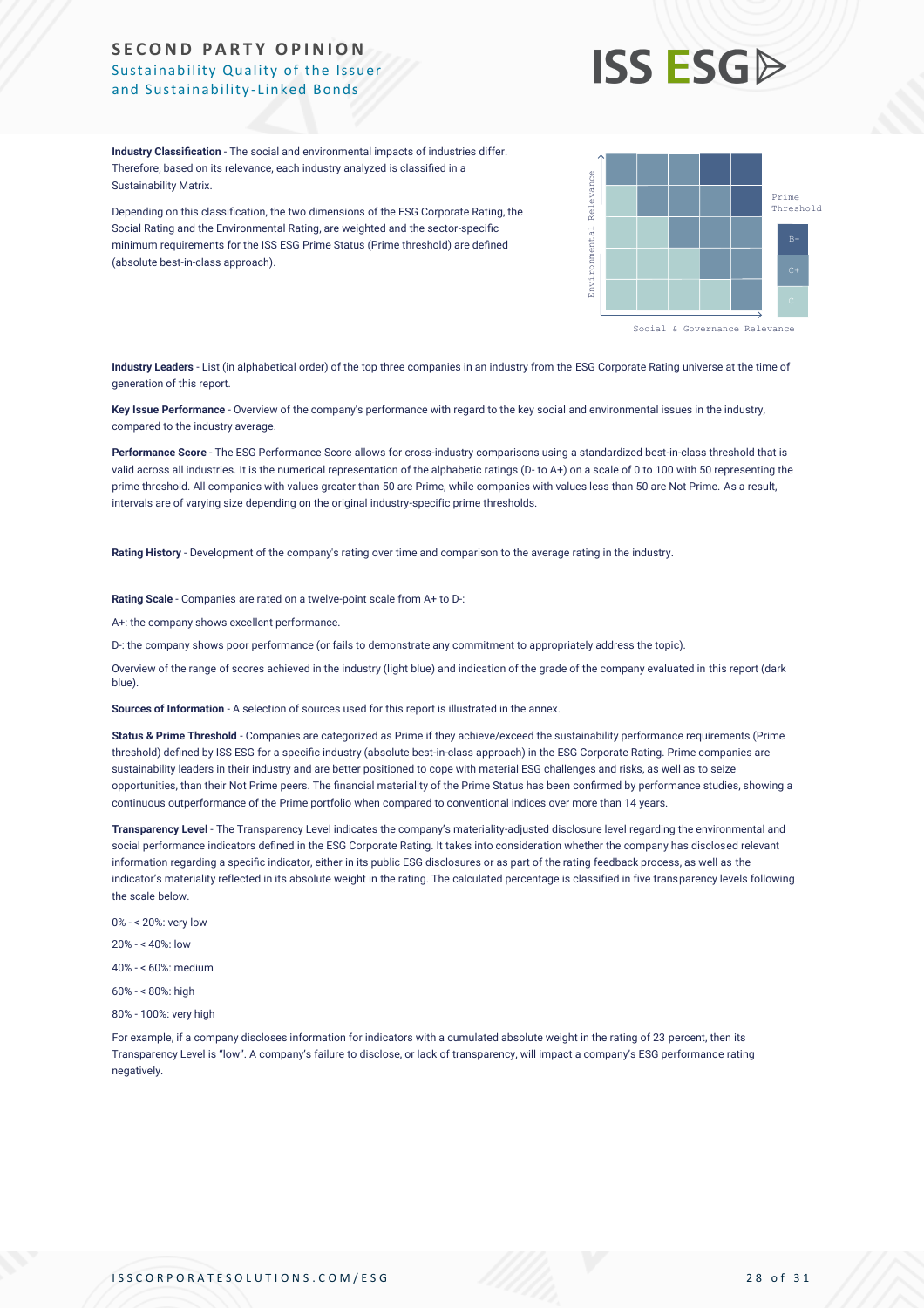## <span id="page-28-0"></span>ANNEX 2: Methodology

#### ISS ESG Corporate Rating

The ESG Corporate Rating universe, which is currently expanding from more than 8,000 corporate issuers to a targeted 10,000 issuers in 2020, covers important national and international indices as well as additional companies from sectors with direct links to sustainability and the most important bond issuers that are not publicly listed companies.

The assessment of a company's social & governance and environmental performance is based on approximately 100 environmental, social and governance indicators per sector, selected from a pool of 800+ proprietary indicators. All indicators are evaluated independently based on clearly defined performance expectations and the results are aggregated, taking into account each indicator's and each topic's materiality-oriented weight, to yield an overall score (rating). If no relevant or up-todate company information with regard to a certain indicator is available, and no assumptions can be made based on predefined standards and expertise, e.g. known and already classified country standards, the indicator is assessed with a D-.

In order to obtain a comprehensive and balanced picture of each company, our analysts assess relevant information reported or directly provided by the company as well as information from reputable independent sources. In addition, our analysts actively seek a dialogue with the assessed companies during the rating process and companies are regularly given the opportunity to comment on the results and provide additional information.

### Alignment of the concept set for transactions against the Sustainability-Linked Bond Principles, as administered by ICMA

ISS ESG reviewed the Sustainability-Linked Bond Framework of Huhtamaki, as well as the concept and processes for issuance against the Sustainability-Linked Bond Principles administered by the ICMA. Those principles are voluntary process guidelines that outline best practices for financial instruments to incorporate forward-looking ESG outcomes and promote integrity in the development of the Sustainability-Linked Bond market by clarifying the approach for issuance. ISS ESG reviewed the alignment of the concept of the Huhtamaki's issuance with mandatory and necessary requirements as per the Appendix II - SLB Disclosure Data Checklist of those principles, and with encouraged practices as suggested by the core content of the Principles.

#### Analysis of the KPI selection and associated SPT

In line with the voluntary guidance provided by the Sustainability-Linked Bond Principles, ISS ESG conducted an in-depth analysis of the sustainability credibility of the KPI selected and associated SPT. ISS ESG analysed if the KPI selected is core, relevant and material to the issuer's business model and consistent with its sustainability strategy thanks to its long-standing expertise in evaluating corporate sustainability performance and strategy. ISS ESG also reviewed if the KPI is appropriately measurable by referring to key GHG reporting protocols and against acknowledged benchmarks. ISS ESG analysed the ambition of the SPT against Huhtamaki's own past performance (according to Huhtamaki's reported data), against Huhtamaki's Packaging sectorial peers (as per ISS ESG Peer Universe and data), and against international benchmarks such as the Paris agreement (based on data from the Transition Pathway Initiative) and the UN SDGs (according the ISS ESG proprietary methodology). Finally, ISS ESG evaluated the measurability & comparability of the SPT, and the supporting strategy and action plan of Huhtamaki.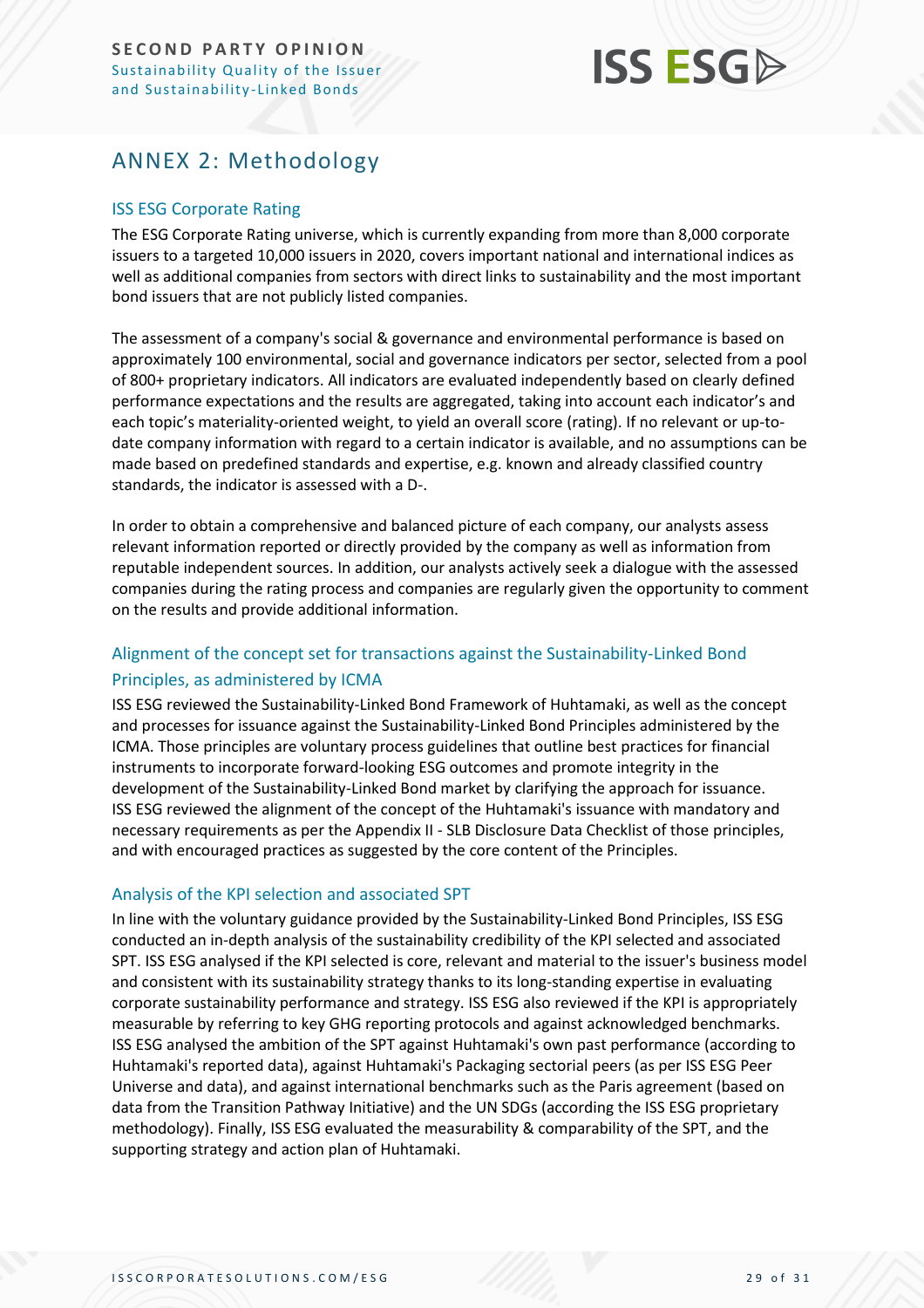

### <span id="page-29-0"></span>ANNEX 3: Quality management processes

#### **SCOPE**

Huhtamaki commissioned ISS ESG to compile a Sustainability-Linked Bond SPO. The Second Party Opinion process includes verifying whether the Sustainability-Linked Bond Framework aligns with the ICMA Sustainability-Linked Bond Principles and to assess the sustainability credentials of its Sustainability-Linked Bond, as well as the issuer's sustainability strategy.

#### **CRITERIA**

Relevant Standards for this Second Party Opinion

ICMA Sustainability-Linked Bond Principles

#### ISSUER'S RESPONSIBILITY

Huhtamaki's responsibility was to provide information and documentation on:

Sustainability-Linked Bond Framework

#### ISS ESG's VERIFICATION PROCESS

ISS ESG is one of the world's leading independent environmental, social and governance (ESG) research, analysis and rating houses. The company has been actively involved in the sustainable capital markets for over 25 years. Since 2014, ISS ESG has built up a reputation as a highly-reputed thought leader in the green and social bond market and has become one of the first CBI approved verifiers.

ISS ESG has conducted this independent Second Party Opinion of the Sustainability-Linked Bond to be issued by Huhtamaki based on ISS ESG methodology and in line with the ICMA Sustainability-Linked Bond Principles.

The engagement with Huhtamaki took place from October 2021 to March 2022.

#### ISS ESG's BUSINESS PRACTICES

ISS has conducted this verification in strict compliance with the ISS Code of Ethics, which lays out detailed requirements in integrity, transparency, professional competence and due care, professional behaviour and objectivity for the ISS business and team members. It is designed to ensure that the verification is conducted independently and without any conflicts of interest with other parts of the ISS Group.